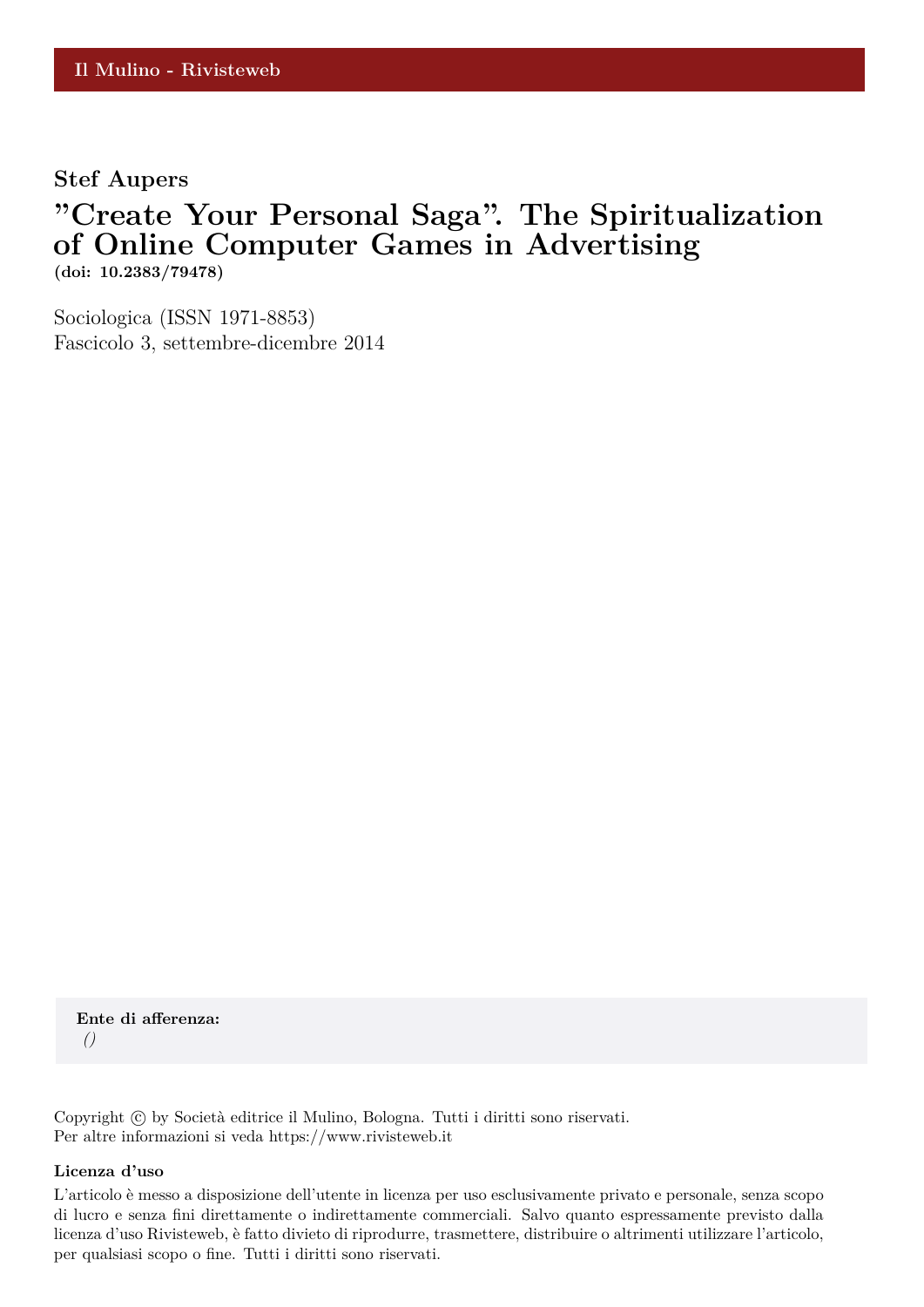# **"Create Your Personal Saga"**

# The Spiritualization of Online Computer Games in Advertising

# *by* Stef Aupers

doi: 10.2383/79478

Spiritual experiences are, in fact, our business. Game designer Brian Mortiarty at a conference [1993]

A world awaits […] Descend into the World of Warcraft and join thousands of mighty heroes in an online world of myth, magic and limitless adventure […] An infinity of experiences await. So what are you waiting for?

From the cover of *World of Warcraft* [2004]

In the field of new media entertainment, the computer gaming industry is booming. In the US alone, 9.4 billion dollars was spent on games in 2003 (topping the box office of Hollywood's movie industry by a billion dollars) while 60 percent of all Americans (about 145 million people) play console and computer games on a regular basis [Newman 2004]. Among the fastest growing genres are so-called "Massively Multiplayer Online Role Playing Games" (MMORPGs) produced by companies like Sony, Microsoft, Sega and Blizzard Entertainment. What distinguishes this new generation of online games from "console games" is that they are shared (the game worlds are "inhabited" by millions of players at the same time), they are persistent (the three-dimensional environment is 24 hours a day online and continues to exist even when players are not interacting with it) and that they generate a unique culture, social structure, economy and ecology that changes over time. In the form of a chosen character one can wander endlessly through this three-dimensional space – interact with people, work and collectively kill monsters. Based on these feature, online games are generally described as "virtual worlds" [Bartle 2004] or "synthetic worlds" [Castranova 2005].

Starting point for this article is the fact that these virtual worlds are generally designed, framed and marketed by their producers as otherworldly worlds of "myth, magic, and limitless adventure," as the opening quote demonstrates. More than 95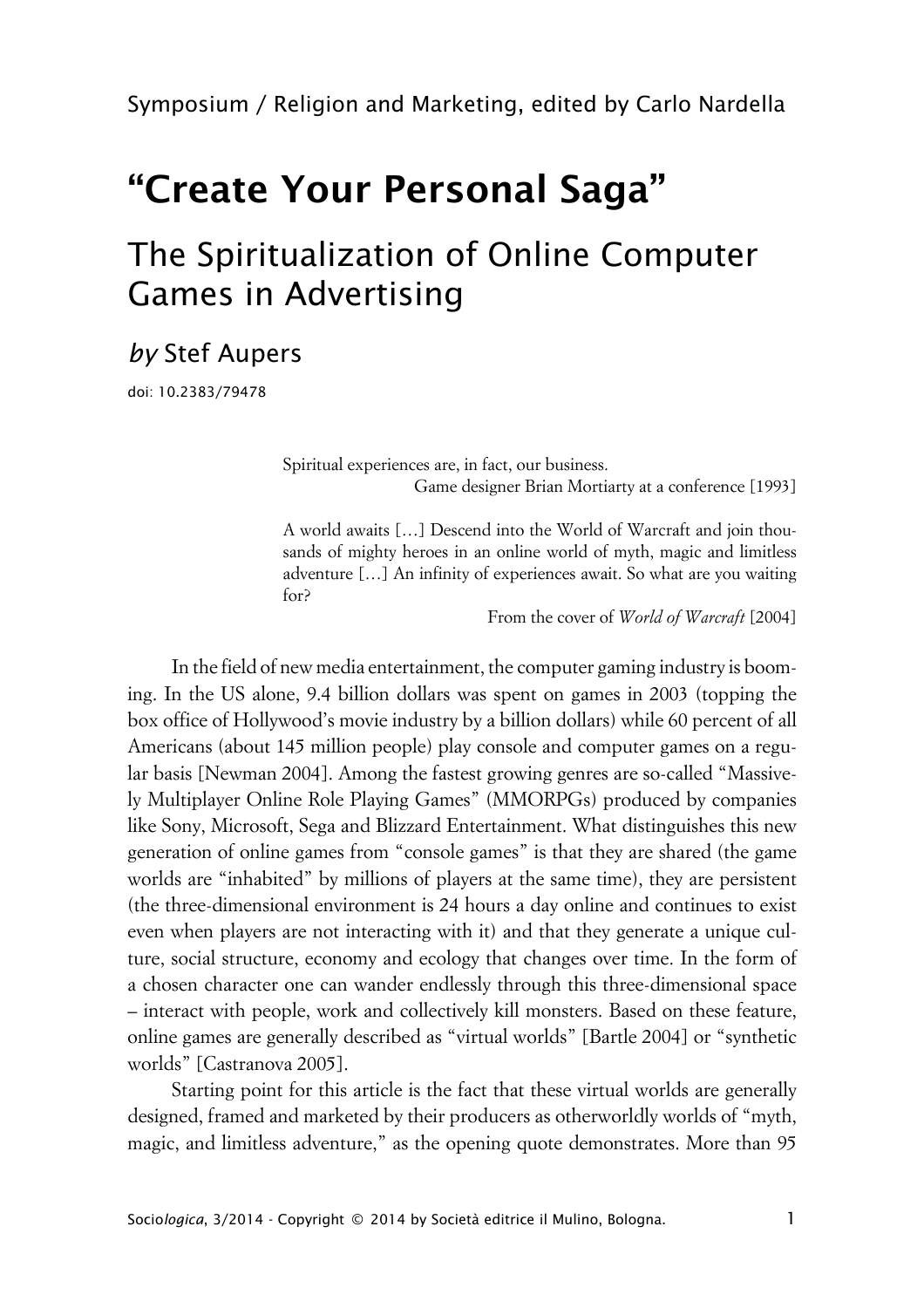percent is based on the fantasy genre [Woodcock 2009] and virtual worlds display Tolkienesque environments brimming with spirituality, legends, mythical creatures, mysterious forces, and magical opportunities. Players, who play on average more than 23 hours a week [Yee 2006], are totally immersed in this otherworldly environment. From a classical social-scientific perspective these commercial games can never belong to the realm of religion or spirituality. Since the seminal work of Emile Durkheim [(1912) 1995], it is generally argued that there is a sharp distinction between the 'sacred' and the 'profane' whereas the world of man-made commodities, belongs to the latter. The domains of religion and commodities are hence mutually exclusive.

But are they? Religion, various academics comment, is not just a spiritual or otherworldly enterprise since it has always been embedded in and mediated by material culture – including commodities representing images of Jesus, Biblical scenes or vessels containing holy water [i.e., Meyer and Houtman 2012]. This argument of a commercialization or commodification of religion has been applied to traditional Christian religiosity, where images of Jesus, paintings, or vessels containing holy water are produced and sold on the market [Moore 1994], but particularly applies to post-Christian manifestations of spirituality. Already in the 1960s, Thomas Luckmann [(1963) 1967] famously argued that the erosion of the Christian monopoly in the West was accompanied by the rise of a veritable "market of ultimate significance" where religious consumers construct personal packages of meaning, based on individual taste and preference. Since then the social form of contemporary spirituality has been described as "religious consumption à la carte" [Possamai 2003] on a "spiritual supermarket" [Lyon 2000]. More recently, Carette and King [2005] stated that spirituality is nowadays veritably commodified – religious believers have become shoppers and spirituality is degraded to nothing more than a consumer item [e.g., Bruce 2002].

In this paper I aim to go beyond this relentless debate about the commercialization and *commodification of spirituality* and will instead focus on a by and large unacknowledged *spiritualization of commodities*. As Egon and Papson [2005, 11] state about religion in general: "Religion and its discursive structures have moved into the marketplace and are being subjected to and reinscribed within its logic." To study this development I will use online computer games as a case study. Based on an analysis of a randomly selected sample of (online) advertisements of 51 games (see Appendix A) and about 20 in-depth interviews with Dutch players of World of Warcraft, it will be shown how online computer games are imbued with spirituality and why this is appealing to the consumers of such games. Before turning to the analysis, however, I will first discuss what the core of contemporary spirituality is and how it has become part of mainstream marketing over the last decades.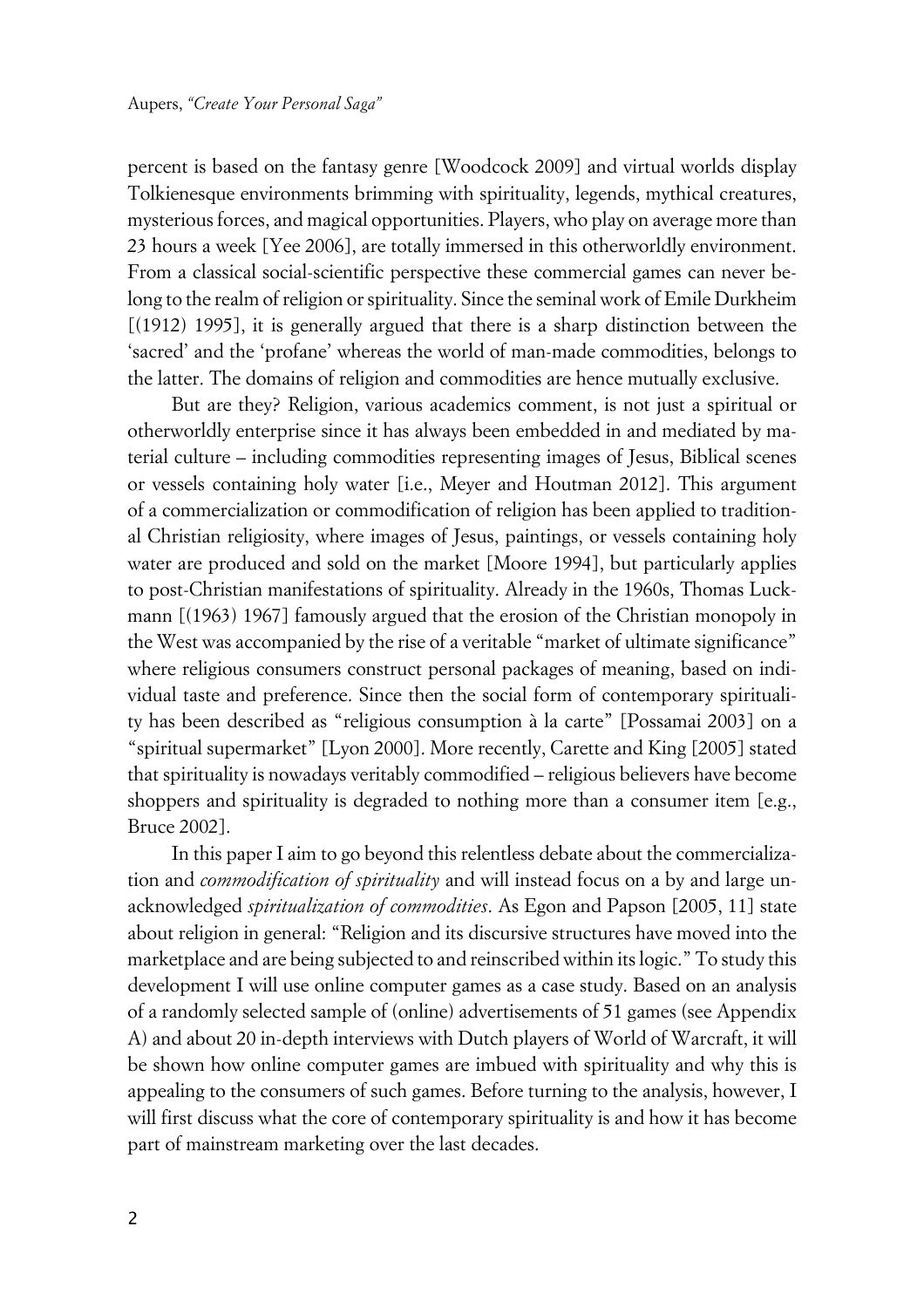## **xPost-Christian Spirituality**

#### x*Core Features*

In most of the social-scientific literature, the terms 'New Age,' 'spirituality,' or 'New Age spirituality' are used to refer to an apparently incoherent collection of ideas and practices. Most participants in the spiritual milieu, it is generally argued, draw upon multiple traditions, styles and ideas simultaneously. In their book *Beyond New Age: Exploring Alternative Spirituality*, Sutcliffe and Bowman [2000] even go so far as to argue that "New Age turns out to be merely a particular code word in a larger field of modern religious experimentation."

These accounts of spirituality are certainly not wrong. Under the influence of 'bricolage' the theme's in the spiritual milieu range from holistic health, occultism, channeling and Wicca to chakra healing, zen meditation, Reiki and Yoga. Underneath this diversity, however, one can find commonly held assumptions that are all too often been neglected in the literature.

First of all, New Age is a secularized manifestation of the esoterical tradition that has existed as an undercurrent in Western culture at least since the Renaissance. In a fierce reaction to modern industrialism, scientific dualism and material reductionism, the esoteric tradition, in all its manifestations, underscored the importance of a holistic re-enchantment of nature [ibidem]. The sacred, from this perspective, is not so much located in a transcendent reality or Christian heaven but in our natural environment. In the words of Lynch [2007, 54]: "[…] spirituality sees our only hope in a re-enchantment of the world, a renewed vision of the divine presence within the natural order that can generate new respect for nature and new ways of harmonious living within the natural order." It is from this perspective that people in the spiritual milieu idealize and mimick "premodern" cultures and religions – i.e., those of native Americans, Celts, Cathars, Egyptians, Vikings, pagans, witches, shamans and the like. These "authentic" cultures, it is argued, were still untouched by the cold machineries of modernity and living in harmony with nature.

This brings us to a second feature of contemporary spirituality. Although nature is generally considered a sacred realm this is particularly applied to human nature. A basic assumption in the milieu is that the Self has been socialized in modern values, i.e., external perceptions of how to be, how to think, how to feel and how to act, which leads to feelings of alienation. Underneath these layers of socialization, however, one finds the "real," "authentic," "higher," "spiritual," or "divine" self that can and should be contacted by every individual. The self is, essentially, sacred and modern people are considered to be gods and goddesses in exile. "We are all gods!," one of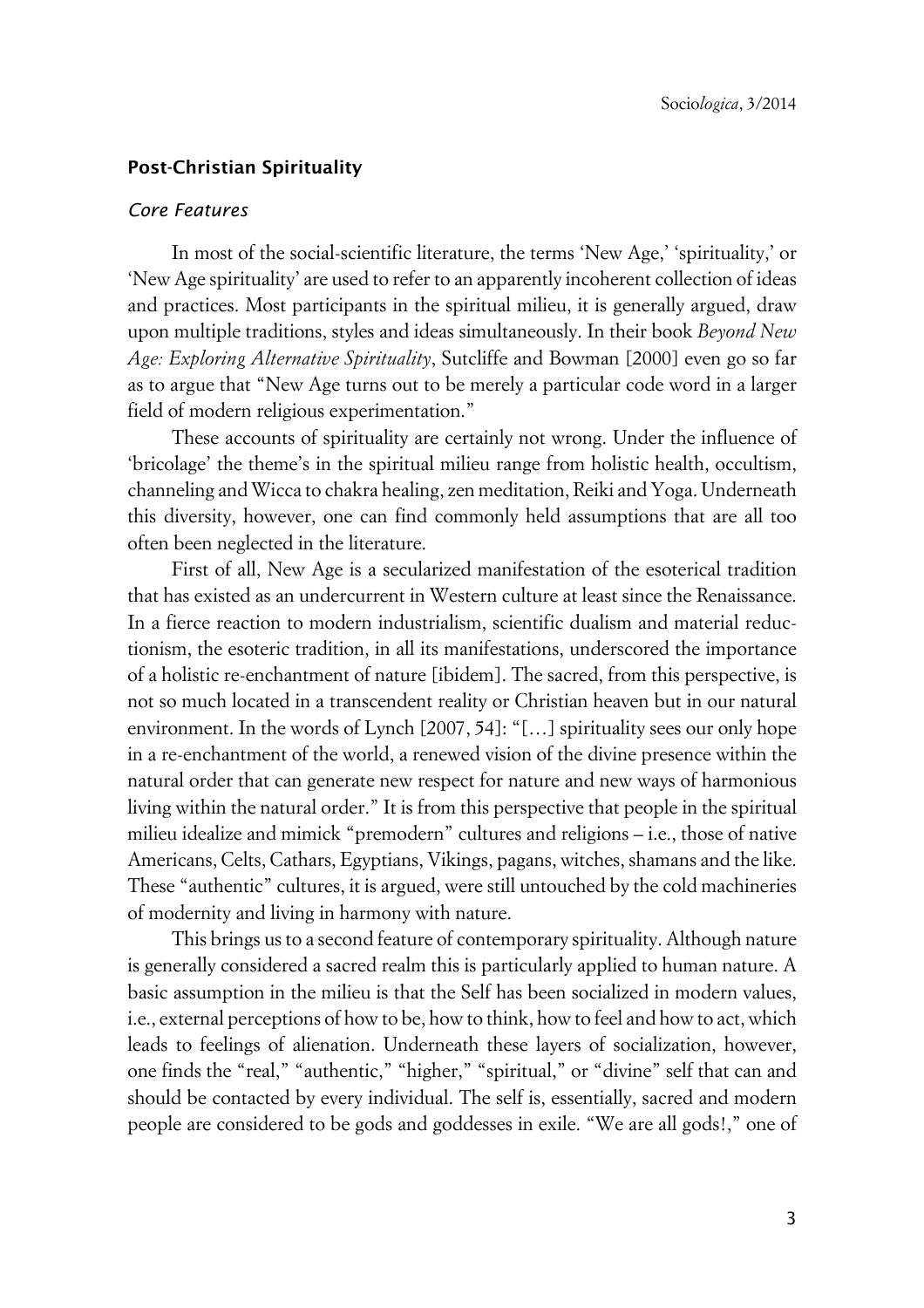my respondents typically stated. And indeed, following Paul Heelas [1996, 18]: "The great refrain, running throughout the New Age, is that we malfunction because we have been indoctrinated [...] by mainstream society and culture." "Self-spirituality," he argues, is the *lingua franca* of the spiritual seeker:

Perfection can be found only by moving beyond the socialized self – widely known as the "ego" but also as the "lower self," "intellect" or the "mind" – thereby encountering a new realm of being. It is what we are *by nature*. Indeed, the most pervasive and significant aspect of the *lingua franca* of the New Age is that the person is, in essence, spiritual. To experience the "Self" itself is to experience […] "inner spirituality." […] The inner realm, and the inner realm alone, is held to serve as the source of authentic vitality, creativity, love, tranquility, wisdom, power, authority and all those other qualities which are held to comprise the perfect life. [ibidem, 19]

The main tenet of New Age spirituality is then that people have two selves: on the one hand a socialized, alienated or profane self and on the other a sacred self that is smouldering – waiting to be stirred up by its owner. Typically, New Agers will use different religious vocabularies to refer to this sacred self: they will talk about the "higher self" (theosophy), the "divine spark" (Gnosticism), the "Buddha nature" (Buddhism) or "the inner child" (humanistic psychology). Particularly the influence of humanistic psychology can be hardly overstated since, as Hanegraaff [1996, 183] notes, "New Age religion (tends) to blur the distinction between religion and psychology to an extend hardly found in other traditions," basically because "'personal growth' can be understood as the shape 'religious salvation' takes in the New Age movement" [ibidem, 46]. Expressing oneself thus attains a sacred status in the spiritual milieu. In the words of Emile Durkheim [(1898) 1975, 62] one may say that contemporary spirituality can be portrayed as a "religion of which man is, at the same time, both believer and God."

And yet there is a third, strongly related, feature. Although a *collective belief* in a sacred self paradoxically constitutes the core doctrine of the New Age from an etic perspective, this picture becomes problematic from the emic point of view because, epistemologically speaking, New Agers scrutinize belief [Aupers and Houtman 2010]. Instead, they consider the self the locus of *experience* and argue that no truth, beauty or reality exists independently of the self and that reality in all its forms can only be experienced. And vice versa: everything that is known through "unmediated" experience can not be false or falsified. Informed by an esoterical critique of western culture, then, New Agers radically problematize every belief in an external truth – indifferent whether this truth is formulated in a Christian or scientific context. Based on an analysis of the "narratives of experience" in the esoterical tradition and New Age, Hammer notes in *Claiming Knowledge: Epistemologies from Theosophy to the*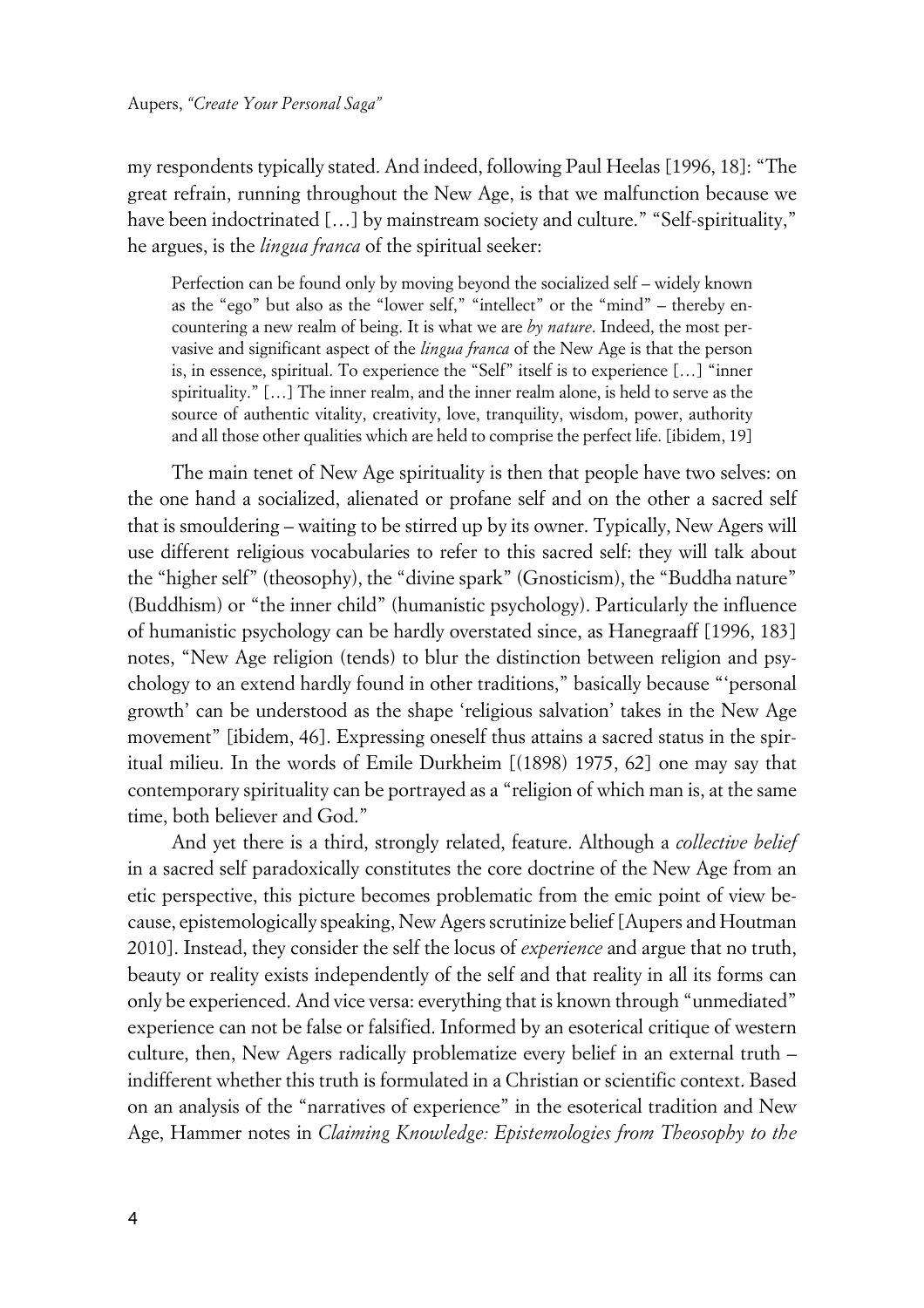*New Age*: "There is no real need to believe in any particular doctrines, nor is one obliged to trust in their antiquity or their scientific basis. The ultimate litmus test is whether you can experience their veracity for yourself" [Hammer 2001, 331].

As such, post-Christian spirituality entails an epistemological third way of "gnosis," rejecting both religious faith and scientific reason as vehicles of truth. Rather, it is held that one should be faithful to one's "inner voice" and trust one's "intuition:"

According to (gnosis) truth can only be found by personal, inner revelation, insight or "enlightenment." Truth can only be personally experienced: in contrast with the knowledge of *reason* or *faith*, it is in principle not generally accessible. This "inner knowing" cannot be transmitted by discursive language (this would reduce it to rational knowledge). Nor can it be the subject of *faith* […] because there is in the last resort no other authority than personal, inner experience. [Hanegraaff 1996, 519]

Gnosis, Hanegraaff states, retreats from the notion that such a thing as a truth that is independent from the individual exists, because "truth" can only be experienced subjectively. In various New Age courses, personal truth is even displaced by *experience for the sake of experience*. This epistemological variety of New Age spirituality coincides with Zygmunt Bauman's work on the postmodern (pseudo) religious quest for "this-worldly ecstasy," "peak experiences" and the "flow of sensations:" "Each new sensation must be 'greater,' more overpowering and exciting than the one before, with the vertigo of 'total,' peak experience looming always on the horizon" [Bauman 1997, 181].

### **xFrom Counterculture to Mainstream Marketing**

Having established the core features of the spiritual worldview, we can now turn to its proliferation in Western societies and influence on mainstream marketing. Given the fundamental spiritual critique on modernity – its core values and institutions – the latter is a veritably surprising development. Although New Age spirituality has been a part of Western culture in the form of esotericism since the Renaissance at least, it rapidly increased in popularity since the counterculture of the 1960s and 1970s. The protest of the counterculture, mainly represented by young, white, middle class youngsters, was aimed both at the Christian tradition and the "technocratic" and "dehumanizing" machineries of modernity [Roszak 1969] that were understood as reducing people to "one-dimensional" men and women [Marcuse (1964) 1991]. Informed by this anti-modern stance, spiritual gurus like Ken Kesey and Timothy Leary advised their fellow hippies to "drop out," go back to nature and experiment with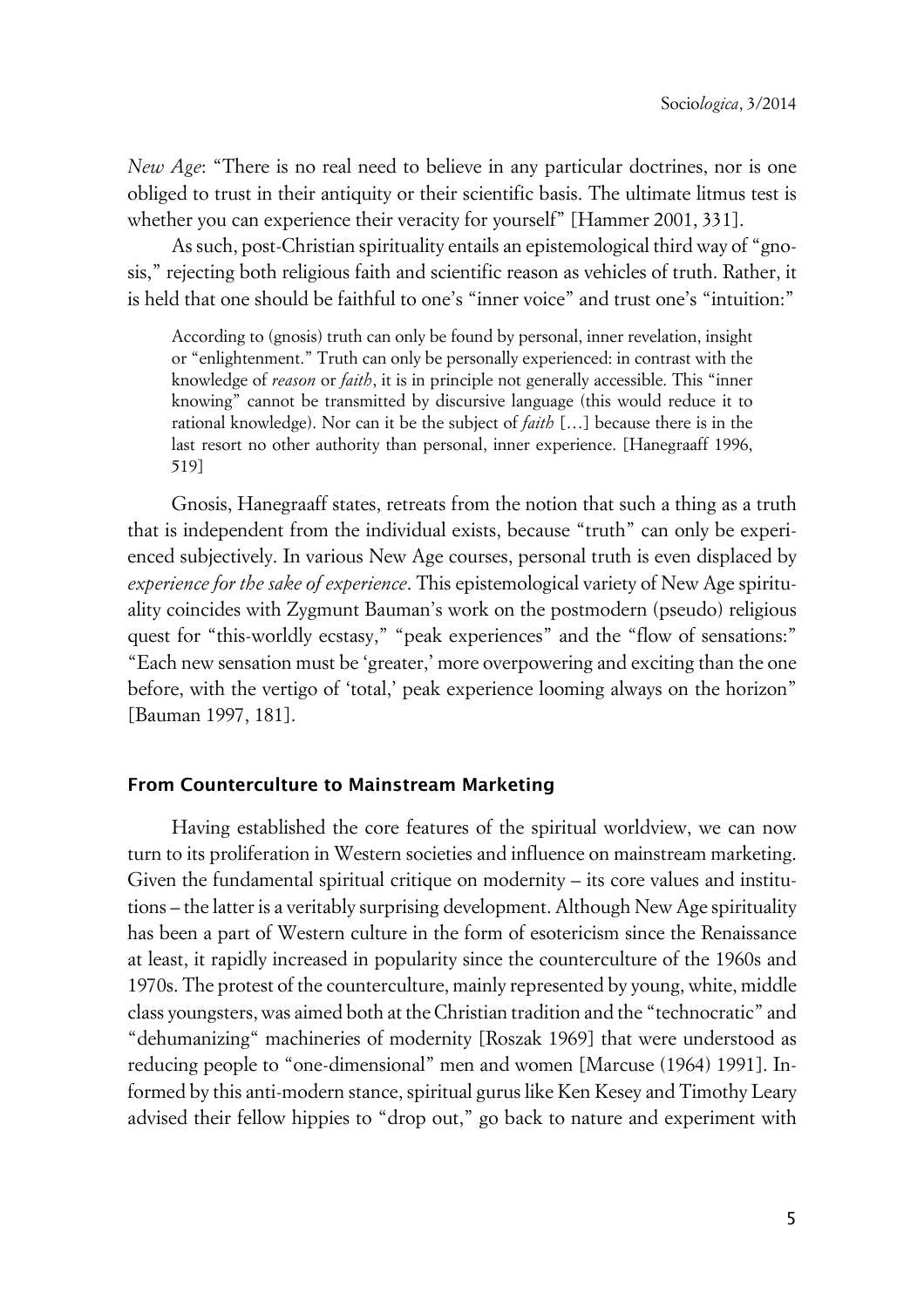cocktails of LSD, spirituality and esoterical wisdom to get in contact with the deeper spiritual layers of the self. "Beat poets" such as Kerouac, Watts, and Ginsberg mixed esoterical and oriental religious worldviews and introduced Buddhism to a larger audience [Aupers and Houtman 2003]. Looking at this development in retrospective, the spiritual wing of the counterculture made way for a broad "cultic milieu" in the 1980s [Campbell 1972] – a milieu that, despite its heterogeneity, became "conscious of itself as constituting a more or less unified movement" [Hanegraaff 1996, 17].

This movement has generally been referred to as the New Age movement since the 1980s and has grown rapidly in the last decades under the label of "spirituality": while the decline of church membership and the belief in a Christian god, has steadily proceeded, these spiritualities have blossomed in north-western Europe – especially in those countries where traditional values have eroded most: France, Great Britain, Sweden and the Netherlands [Houtman and Aupers 2007; see also Heelas *et al.* 2005]. In the process, spirituality has lost much of its 'alternative' character over the last decades. As noted, it has become a commercial phenomenon since New Age trainers and therapists started to sell their spiritual services and 'alternative' healings to a growing public. Spiritual bestsellers like *The Aquarian Conspiracy* (1980), *The Dancing Wu-Li Masters* (1979), *You can Heal Your Life* (1984), *The Celestine Prophecy* (1993) as well as magazines like *Body Mind Spirit*, *Kindred Spirit* and *Insight Network* rapidly popularized New Age spirituality. In addition, television shows like *Char*, *Medium* and the talk show of Oprah Winfrey – who blends New Age with a Christian message claiming "God wants you to be yourself" [Hijmans 2000] – have propelled this mainstreaming of the New Age and as a result contributed to the loss of its countercultural potential.

Spirituality also found its way into the public realm and into the heart of modern institutions [Aupers and Houtman 2006]. Sutcliffe and Bowman [2000, 11] argue in this respect that "contrary to predictions that New Age would go mainstream, now it's as if the mainstream is going New Age." Medical experts, physicians and doctors, for instance, are increasingly interested in holistic approaches and meditation techniques [Campbell 2007]. Moreover, spirituality has found its way into the heart of modern capitalism: it plays a prominent role in countless bestsellers (i.e., *The Da Vinci Code*), major Hollywood blockbusters (i.e., *The Matrix*) and popular series (i.e., the *Xfiles*) [Possamai 2005; Partridge 2005] whereas in modern business organizations managers are sometimes encouraged to participate in spiritual courses to increase both wellbeing and profits [e.g., Grant *et al.* 2004; Mitroff and Denton 1999].

Most relevant for this article, however, is the fact that the countercultural promises of New Age spirituality are, paradoxically, incorporated by and institutionalized in mainstream marketing, branding and advertising [Frank 1998; Heath and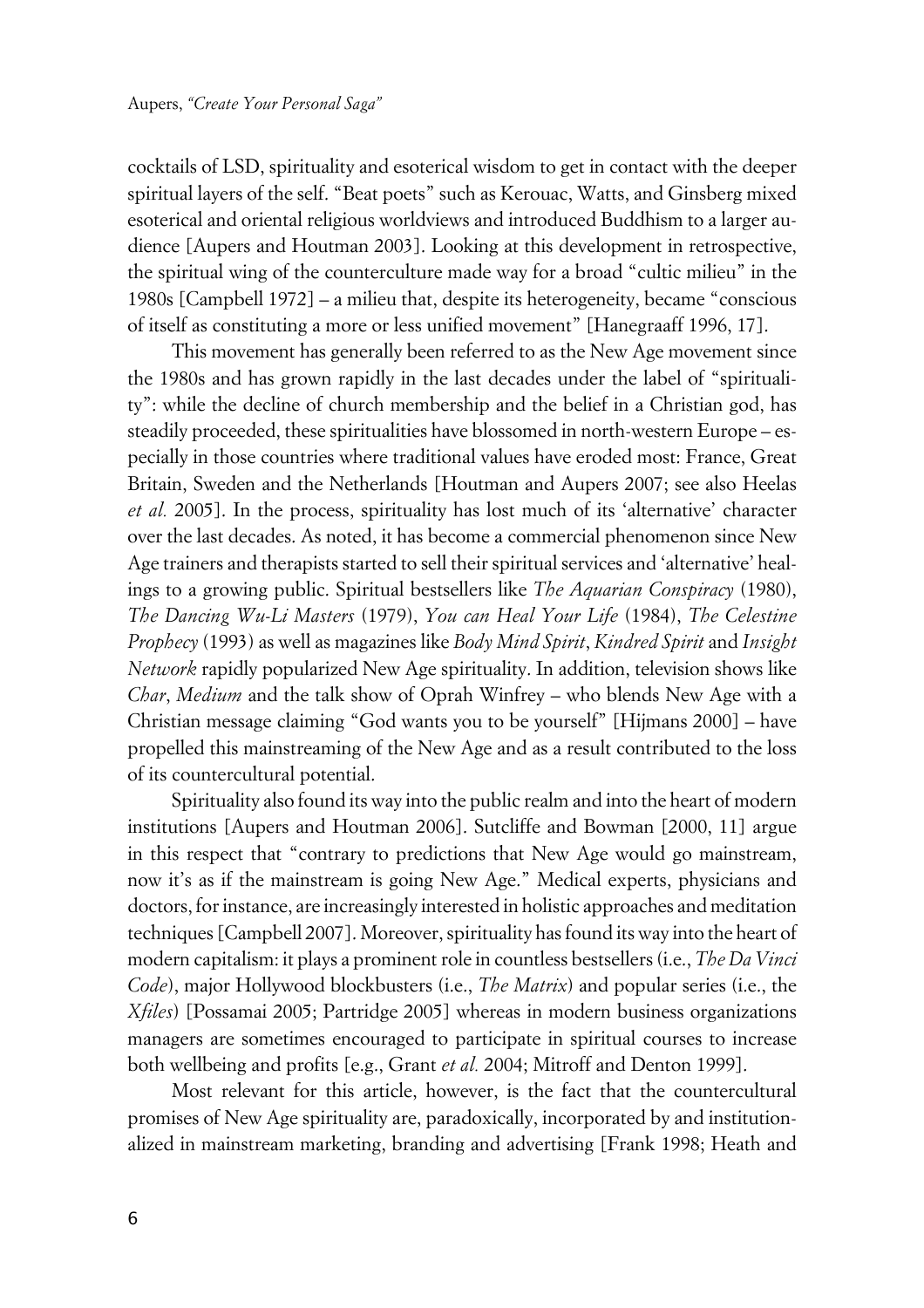Potter 2004]. Frank recently argued that the search for self-expression and a rebellious escape from "the system," as embraced by the critical counter culture of the 1960s and 1970s, has been appropriated and co-opted by business organizations ever since. Through commercials, advertising, marketing and branding, more and more companies ironically "promise to deliver the consumer from the dreary nightmare of square consumerism" [Frank 1998: 32]. Heath and Potter [2004, 98] even argue that "the critique of mass society has been one of the most powerful forces driving consumerism for the past forty years." Countercultural spirituality, as described above, plays a prominent role in this: ordinary beauty products like shampoos, body lotions and perfumes nowadays promise to "heal" consumers' personal lives, thanks to their "natural" ingredients that supposedly stem from ancient, long forgotten and above all "authentic" civilizations and cultures of the East [Lau 2000]. But even advertisements about technological devises tap into the spiritual worldview: we may think, for instance, about *Apple*'s computers ("Think Different" – featuring spiritual leaders like Ghandi and the Dalai Lama), *Nokia*'s mobile phones ("Connecting People"), or even car commercials referring to a holistic union of technology with nature [Aupers *et al.* 2012]. In addition, there are more and more commercials referring to Buddhism, "spiritual Enlightenment" and "zen-meditation" [Stein, 1999].

These examples constitute an emergent form of "New Age capitalism" [Lau 2000] – a trend where spiritual values are relocated from the counterculture to the market and are used as discursive strategies in advertising. In this article I will particularly discuss the case of online computer games. How are these virtual worlds imbued with spirituality in advertising?

# **xThe Spiritualization of Online Computer Games in Advertising**

## x*The Promise of Re-enchantment*

In the spiritual milieu it is common to seek for a re-enchantment of the world by celebrating nature as a sacred force and embracing premodern cultures, mystic religions and ancient ways of thinking. This spiritual discourse strongly resonates with the narratives in the advertisements [Krzywinska 2008]. Almost all MMO advertisements articulate a rebellious escape from the alienating modern world and promise a world that is more enchanting – infused with myth, mysticism, paganism and magic. Implicitly or explicitly a typically spiritual moral dichotomy is constructed in such texts between a dull, prosaic and disenchanted real life and an adventurous, exciting life in the virtual world. It is, in other words, clearly described as a meaningful world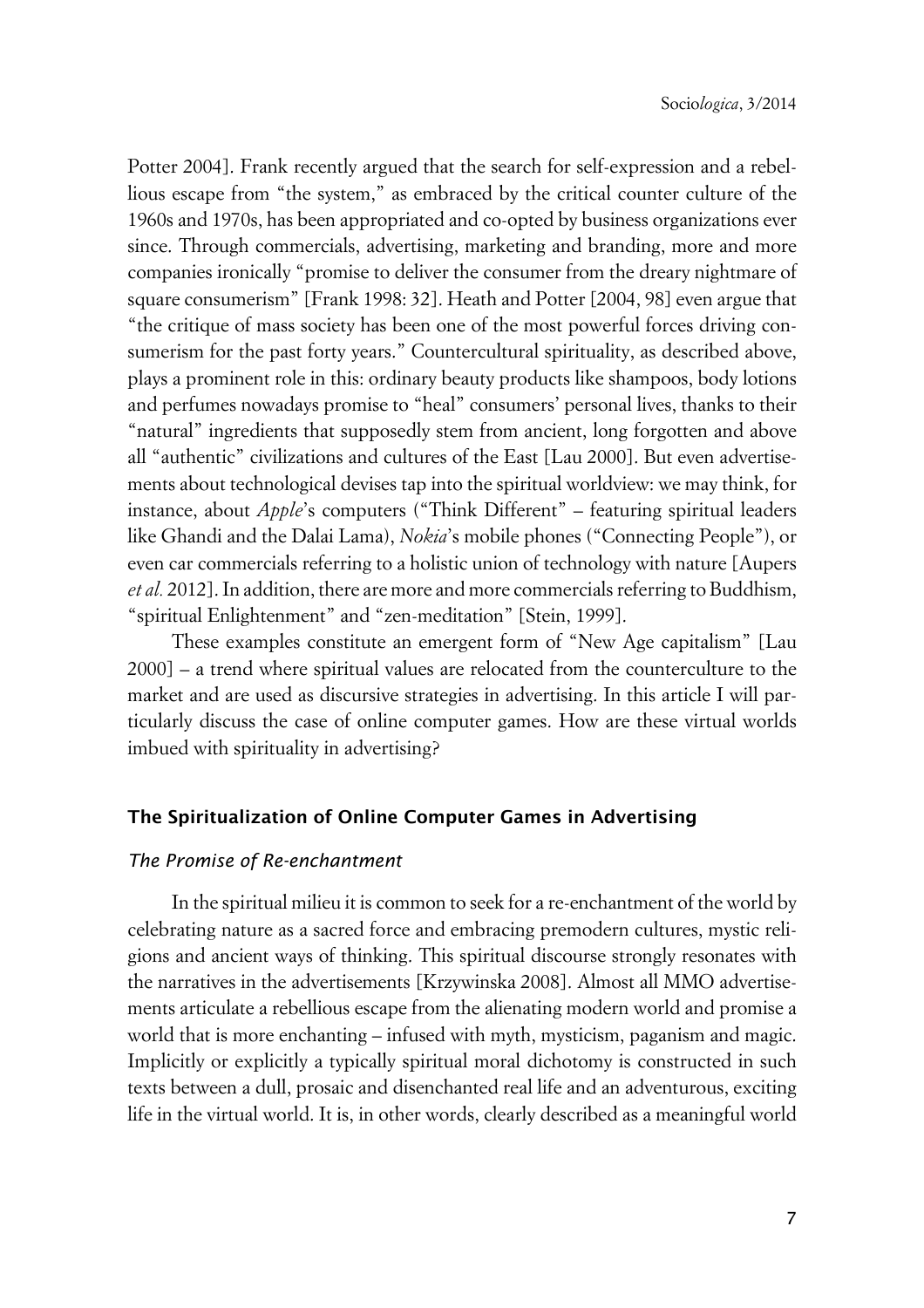that proceeds the ails of modernity, modernization and, what Max Weber [(1919) 1946] called, a "disenchantment of the world."

Good examples are *Ultima Online* (launched in 1997 as the first three-dimensional Massively Multiplayer Online Role Playing Game) and *World of Warcraft* (launched in 2004 and 'inhabited' by over 10 million people between 2008 and 2011 [Woodcock 2008].

If you've ever felt like you wanted to step out of yourself, your life, into one that was full of fantasy and adventure – virtual worlds offer you this opportunity [...] You choose your own virtual life and immerse yourself into the mystical, medieval world of Britannia [...] Ultima Online is the place where you can be whatever you want to be. (*Ultimate Online*)

A world awaits […] Descend into the World of Warcraft and join thousands of mighty heroes in an online world of myth, magic and limitless adventure […] An infinity of experiences await. So what are you waiting for? (*World of Warcraft*)

*Dark Age of Camelot* (DAoC) is another good example of a game that is framed as a veritable magical environment. Potential players are told they can choose to be part of one of three territories that each have their own culture, religion, and customs and are at war with each other: they can choose to inhabit Albion (portrayed as Medieval England and informed by "King Arthur legends"), Midgard (portrayed as ancient Scandinavia and informed by "Viking mythology") and Hilbernia (portrayed as ancient Ireland and informed by "Celtic lore"). In the advertisement of DAoC, these three territories try to convince players to join them in their battle against the 'Dark forces of evil' by claiming that they are the purest and most spiritual land of all. As Albion argues: "We are the protectors of the land of Arthur, the greatest of Kings. Ours is the fair land of Albion, and none fairer doth grace this Earth." Midgard states: "Come to the land of the ancient gods and wield your sword and hammer with us." Hibernia, finally, strikes back by stating:

Others may tempt you with mighty deeds and fine words, but in Hilbernia we keep closest to the oldest of the spirits of the Earth. Ours is the most mystical, imbued with the spirit of ancient days and long forgotten powers. If you desire to fight with us against the encroachment of evil and darkness, come to the most magical land of all, Hilbernia.

Being "the most mystical" and "the most magical land of all," so it seems, is an important asset in rivalry in the game as well as in the competition between online game worlds competing on today's market. In recent applications of the DAoC, new territories are opened up based on popular myths and legends, like "highly advanced civilization" Atlantis (which is according to legend the pinnacle of spirituality), Stygia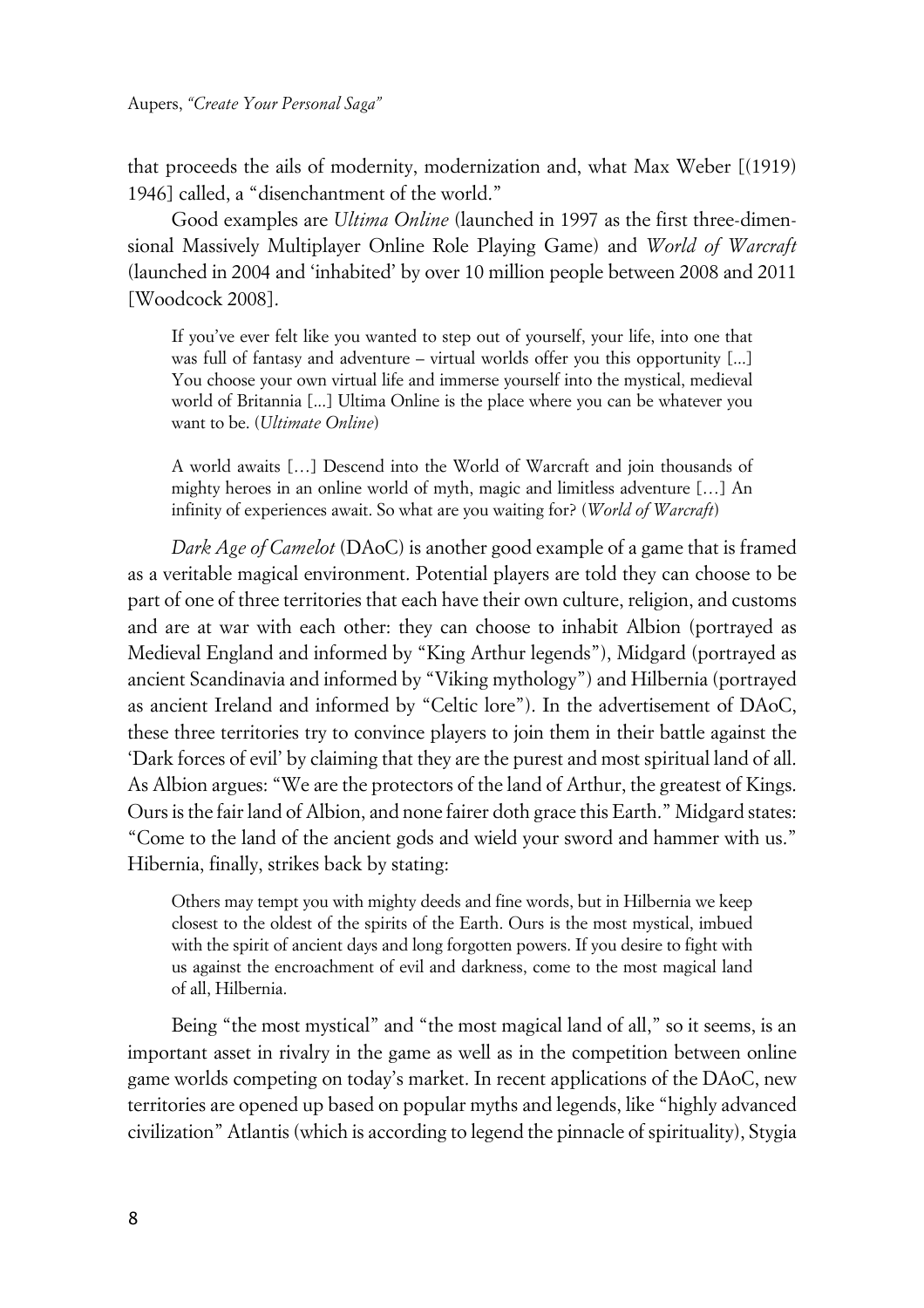("a searing desert where adventurers will encounter creatures from Egyptian mythology") and Volcanus ("Here you will encounter [...] the warlike Minotaurs"). *Dark Ages*, to mention another example, is framed as an "online role-playing game set in a fantasy world of faeries and magic" whereas *Realm Online* is considered "an exciting, adventurous land of monsters, magic, and medieval society."

The examples make clear that the main goal of the advertisers is to frame the game as utterly enchanting by using medievalism as a powerful trope. Unencumbered by historical accuracy, they cut, paste and sample various popular myths from imagined premodern times and places and combine them to make these worlds as appealing as possible. Although this medievalism from an imagined past is the main frame of the game, there is a smaller proportion of futuristic science fiction worlds, like *Matrix Online*, *Star Wars Galaxies*, *Asheron's Call* or *Anarchy Online*, that also promise the players enchantment on different grounds. Paradoxically, future science and technology are framed here as magical means since, as science fiction writer Arthur C. Clarke correctly stated "sufficiently advanced technology can no longer be distinguished from magic." And indeed: mysterious events and magical transformations happen in the world of *Anarchy Online*:

Step almost 30,000 years into the future, to an age where common surgical implants and microscopic nano-bots can relieve most forms of human suffering... or transform any normal being into a weapon of destructive force.

The first strategy to spiritualize online computer games in advertising, then, is to frame it as utterly re-enchanted. Although this re-enchantment can be projected on a future world, the vast majority of the games hark back to an imagined medieval age brimming with magic and mysticism [Aupers 2007]. Such spiritual texts in advertisements, Kimberly Lau has generally argued, "circle back to an imagined past existing prior to industrialization, a past epitomized by references to more integrated relationships and the interconnectedness of all living things." By incorporating these values and perspectives in advertising, she adds, companies "exploit […] anxieties about risk society and the diseases of modernity" [Lau 2000, 9].

# x*The Quest for Supernatural Agency*

Having set the context of a re-enchanted world in an imagined past or future, the game companies promise consumers to express themselves and play out their deeper "inner selves" and otherworldly desires. Ultima Online, leading the way here, already stated that "If you've ever felt like you wanted to step out of yourself, your life […] virtual worlds offer you this opportunity" since it "is the place where you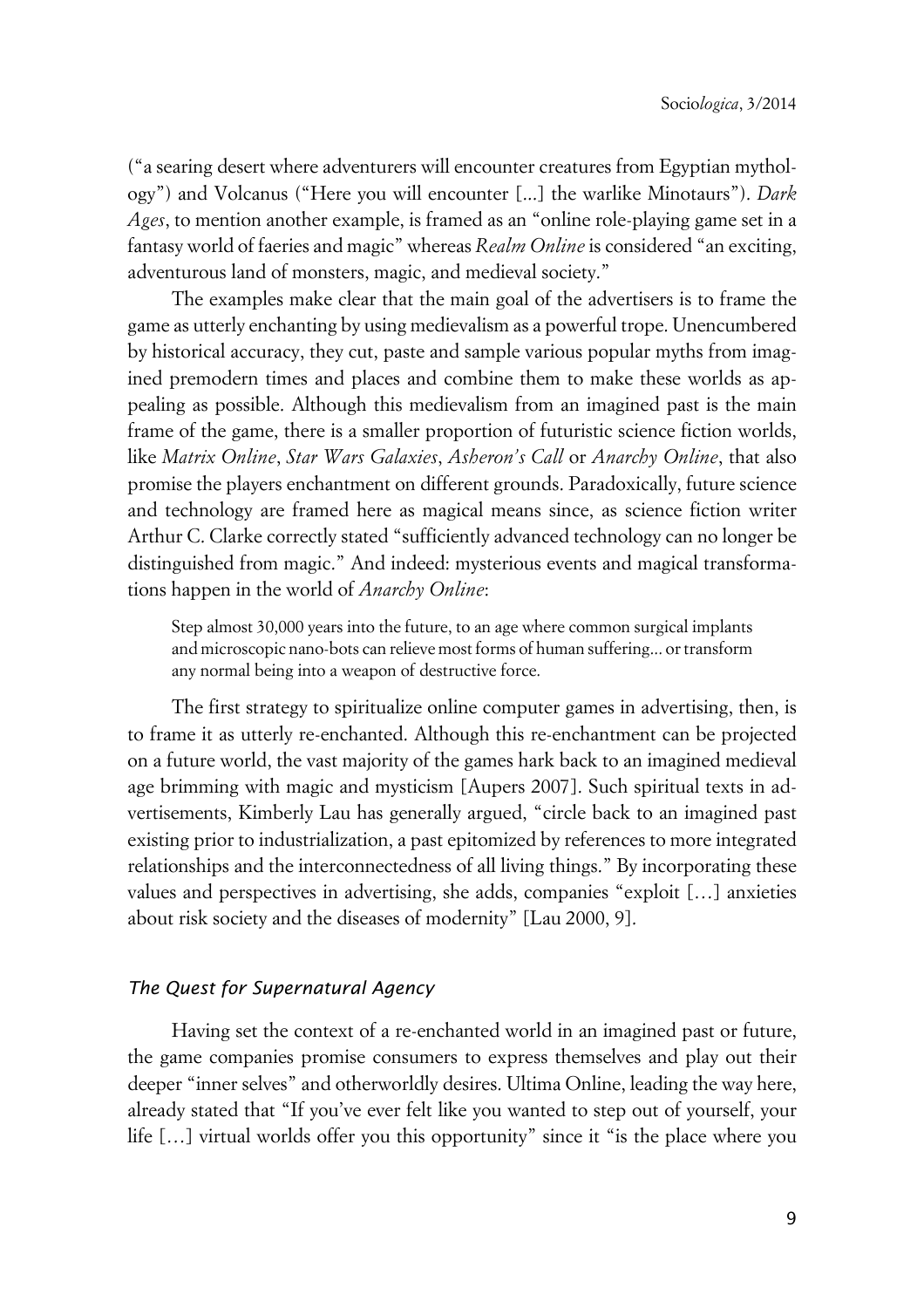can be whatever you want to be." This rhetoric demonstrates a strong affinity with the spiritual milieu where "dropping out" and unleashing the "deeper," "higher," "inner" or "spiritual" self is basically connected to salvation [e.g., Hanegraaf 1996; Heelas 1996]. Once one is freed from the limitations and conventions of modern life, is the argument, everything becomes possible.

In the advertisements of the game this spiritual narrative about supernatural agency is reproduced to seduce potential consumers. Before the game starts, players construct an "avatar" or character and choose between various races, classes, professions and physical appearance. In doing so, players are encouraged to role-play an idealized "higher" version of themselves in the virtual world that is almost omnipotent. The limitless possibilities to become an "authentic" and extremely powerful individual in the game are illustrated by the following quotes:

Create a unique character: Adventure as a Man, Elf, Dwarf or Hobbit. After choosing where your character hails from, select region-appropriate colour palettes for skin, hair, eye color, and more. Equip yourself with items like sturdy Dwarven armor, intricate Elven mail, or weapons created with the knowledge of past Ages. (*Lord of the Rings Online*)

Players of Dark Age of Camelot are greeted with not only 15 races to choose from, but also 44 character classes providing players with numerous gameplay styles. This will give an immersive gameplay experience to the realms the players choose to play in. (*Dark Age of Camelot*)

The promise of supernatural agency, then, is an important selling issue in the gaming industry as the examples indicate. Moreover, it seems to be a theme that triggers competition on the market between companies since new games always promise more personal powers than older, competing games; more options in terms of race, class and customization than other companies. As the following example shows:

Enjoy *unparalleled* character customization, including 80 character skills, hundreds of special attacks, thousands of items and a wide range of clothes, weapons and armour. *No other online game* delivers more character customization and depth. (*Anarchy Online*)

*Asheron's Call* promises even choice from "millions of possible combinations [...] to make your character truly unique" and to "create your personal saga" while others companies add new dimensions in the competition and quest for supernatural agency. *Sword of the new world*, for instance, advertises on the opportunity to play with multiple personalities at the same time. The pinnacle of spiritual freedom, in this perspective, is not one single in-game identity but a "fragmented identity" or "distributed self" online [Turkle 1995]: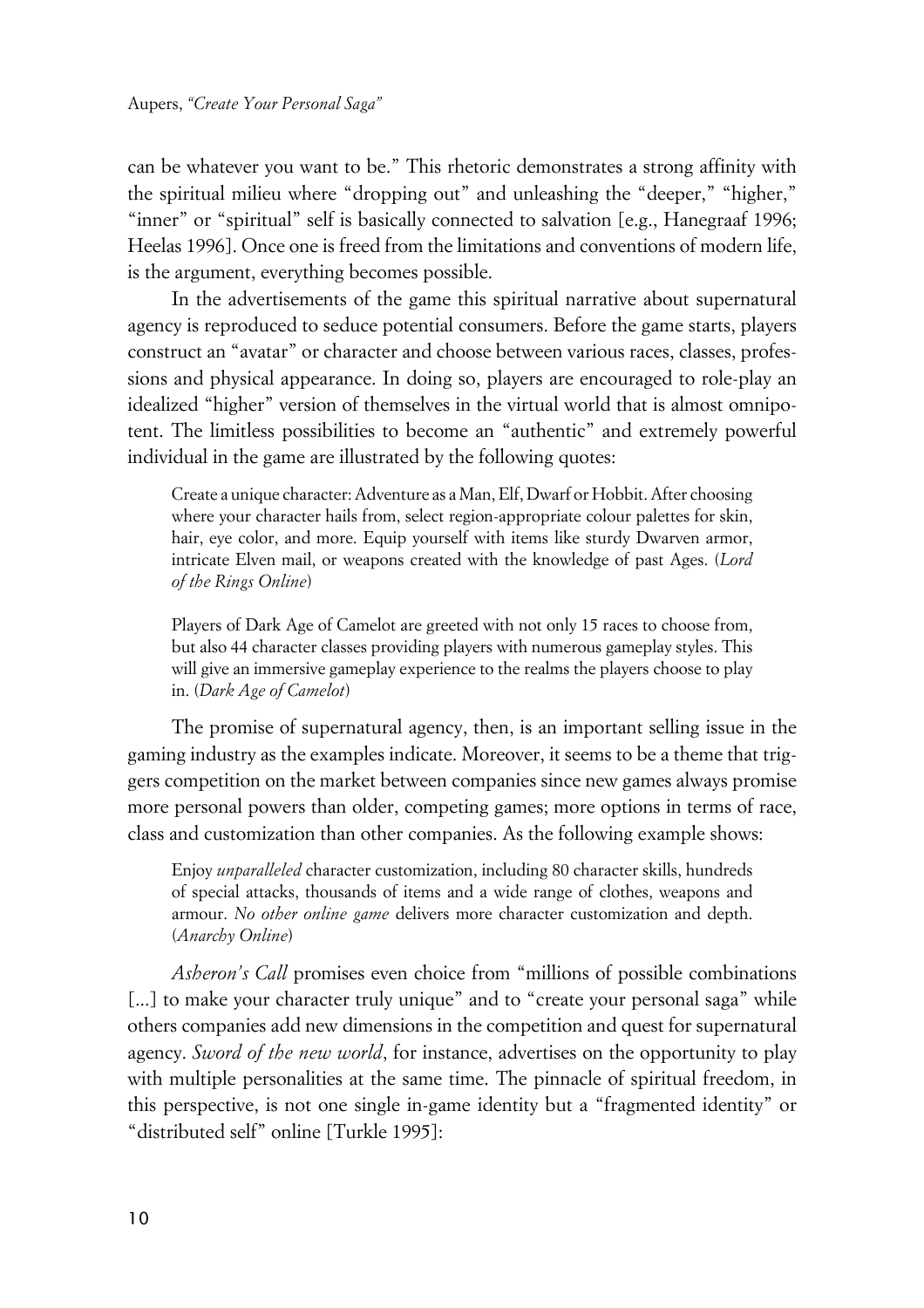Sword of the New World gives players more options, variety […] and challenges than any other MMORPG can by virtue of its unique design features. With multicharacter control (MCC), players are able to command up to three characters simultaneously. No longer limited to playing one character at a time, players can instantly switch between their favourite character classes or control them all at once. [...] With an entire family of such characters to develop, players will finally get to experience the sort of MMORPG game play they have been craving for years. (*Sword of the new world*)

The *Era of Eidolon*, on the other hand, promises the opportunity to use one unique character in different games:

The Era of Eidolon game series is based on our unique game concept that allows you to use the same Hero in a whole range of different games and game types for your mobile phone. You can play the EoE games everywhere and you will get countless hours of game play against people from all over the world. (*Era of Eidolon*)

And finally, *Mankind* states that the player's "alter ego" will remain active in the world even when the player is not online:

Unlike most MMOGs, Mankind boasts a truly persistent universe. Things keep going even when you're offline. So, your forces keep doing what you've instructed them to do – guard a base, patrol a sector of space, or continue to mine resources to fuel your empire. (*Mankind*)

Online worlds are, in short, primarily worlds that aim to avoid structural limitations and provide as many "free" choices for an individual as possible. As *Runescape* advertises "What a player does in RuneScape is entirely their decision: nothing is predetermined." But the promise of agency is not only a matter of multiple-choice. Freely choosing an online identity is essentially a mean leading to the ultimate goal of self-expression in the game world. It is assumed to provide players with the possibility to become what they *really* want – a wizard, a warrior or a true hero. This message that one can become a hero with supernatural powers can be detected in *Asheron's Call* ("Enter the vast and magical world of Dereth, where a new and heroic identity awaits you!"), *World of Warcraft* where "players assume the roles of Warcraft heroes as they explore, adventure, and quest across a vast world" or – most typically – *City of Heroes* "where you and thousands of other players take on the roles of super powered heroes." Guild War is, finally, marketed in the following fashion:

In a world torn by conflict, where human kingdoms are all but destroyed and guilds sacrifice all for a chance to control the Hall of Heroes, a champion must rise from the ruins of a once-proud land to lead refugees from the ashes and fulfil an ancient prophecy. Will that hero be you? (*Guild war*)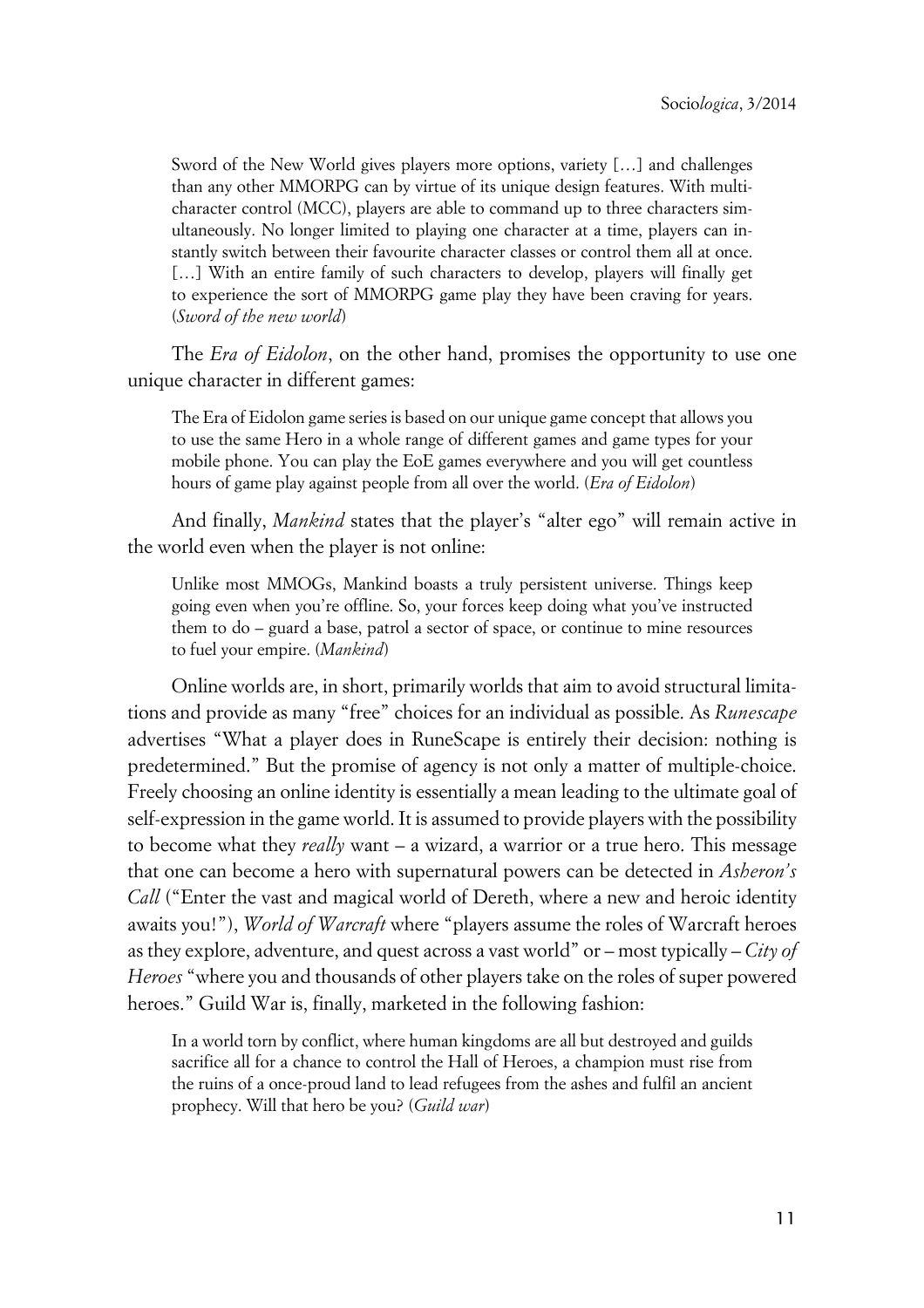Online games based on movies and TV-series, like *Star Wars Galaxies*, *Star Trek Online* and the *Matrix Online*, emphasize that the protagonists with supernatural powers can come alive in the game world. Instead of watching them at a distance in a pre-structured way, players can actually become them in the games. As the quotes from *Star wars Galaxies* and *Matrix online* demonstrate:

You've enjoyed watching the Star Wars universe for years – now's your chance to live in it! Fight alongside Han Solo and Chewbacca, smuggle goods for Jabba the Hutt, defend Imperial stations from the ravages of the Rebels, and more. (*Star Wars Galaxies*)

The matrix online is the future of the Matrix, picking up right where the trilogy left off […] Be ANYONE you want to be. Matrix online is a game that features a rich storyline that you can choose to become intimately involved with, and a deep, everchanging world in which you can create your own adventures and join with others as well. (*Matrix Online*)

These quotes, demonstrate then that self-expression is portrayed as almost unlimited in the online game worlds. Essentially people can do what they want and be what they want and let their imagination and creativity run loose. The producers of *Ultima Online* hold that "There are limitless possibilities with only your imagination to bridle them – so take hold of the reins and choose your own destiny!" *Mankind* explains that "You are the master of your fate and you alone will choose your inclinations, there's no limit except the one you'll have set" while *Dungeons and Dragons online* contends that "A character can try to do anything you can imagine." *Entropia* promises that "the universe is yours to enjoy as entertainment."

The emphasis on unleashing feelings of omnipotence is often supported by using the trope of magic. Magicians, in general, have supernatural powers and are skilled to perform rituals and cast spells to heal their alliances and attack their enemies. As in most aspects of the games, however, the possibilities to develop one's character as a magician are enormous. Magicians come in sub-classes. Without being conclusive: in *Everquest* one can for instance become a "sorcerer," "warlock," "wizard," "enchanter," "illusionist," "coercer," "summoner," "necromancer," "conjurer," "druid," "warden," "fury," "shaman," "defiler," or "mystic." In DAoC one can, for instance, become a "cabalist," "rune master," "bone dancer," "spirit master," "healer," "bard," "mentalist" or "animist." All these characters are represented as equipped with supernatural powers and techniques as the examples of the mage, the druid and the shaman in *World of Warcraft* demonstrate:

The mage is a master of powerful mystic energies, able to use magic in the most spectacular and destructive of ways. Mages are a fragile class, with little health and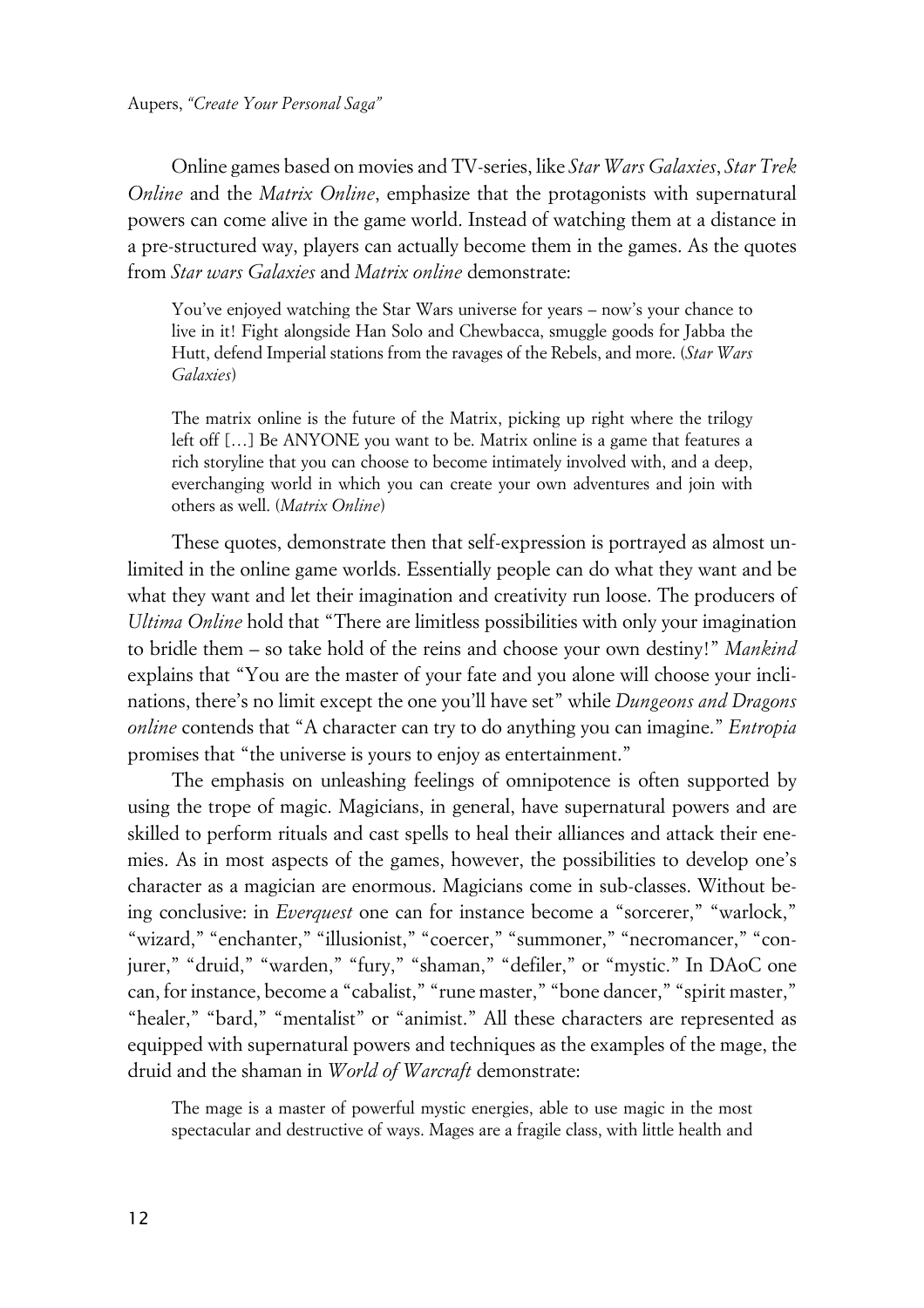poor fighting abilities. However, they make up for this physical weakness with their awesome spell casting.

The druid is a formidable class with good healing ability, potent offensive spells, excellent buffs, and the unique ability to shape change into different animal types. In its animal form, the druid can adopt new roles, such as that of a warrior or rogue […].

The shaman is an effective spell caster, but can also fight extremely well with mace and staff. The shaman's line-of spirit spells enables it to perform a variety of useful non-combat actions. It can resurrect allies, turn into a ghost wolf for increased movements, or instantly teleport to town. The shamans unique power is totems. Totems are spiritual objects that a shaman must earn through questing.

The message of game companies like Blizzard Entertainment, Sony, Microsoft and many others is loud and clear: we facilitate unlimited forms of self-expression and supernatural agency that cannot be found in the real world. Spiritual salvation, they promise in the advertisements, is no longer the result of long-term ascetic trainings, rituals or spiritual exercises but just a few dollars and a mouse-click away. In other words: why bother wasting time in the spiritual milieu if one can have spiritual experience in commodified online games?

### **xEntering the Spiritual Experience Economy**

The core epistemological assumption in the spiritual milieu is that unmediated, personal experience is the royal road to truth. Instead of trusting in tradition, believing religious authorities or accepting scientific truths, participants are motivated to vividly experience the "inner" self, the other and the outer world. In a similar vein, Joseph Pine and James Gilmore [1999] claim that we are living nowadays in an "experience economy" [see also Rifkin, 2000). Our economy has shifted from providing goods and services on the basis of user value to the provision of compelling experiences. Today's market is thus based on the very same epistemological premises as New Age. Completely in line with narratives of experience in the spiritual milieu, Pine and Gillmore [1999, 36] argue, that in the experience economy "there is no such thing as an artificial experience. Every experience created within the individual is real, whether the stimuli be natural or simulated." "Cyberspace," they add, "is a great place for such experiences" [Ibidem, 34].

Having assessed the spiritualization of online computer games in advertising we may now turn to the experiences of the consumers. Paradigmatic here is the quote from game designer Brian Mortiarty that "spiritual experiences have, in fact, become our business." And indeed: books on game design definitely confirm that techniques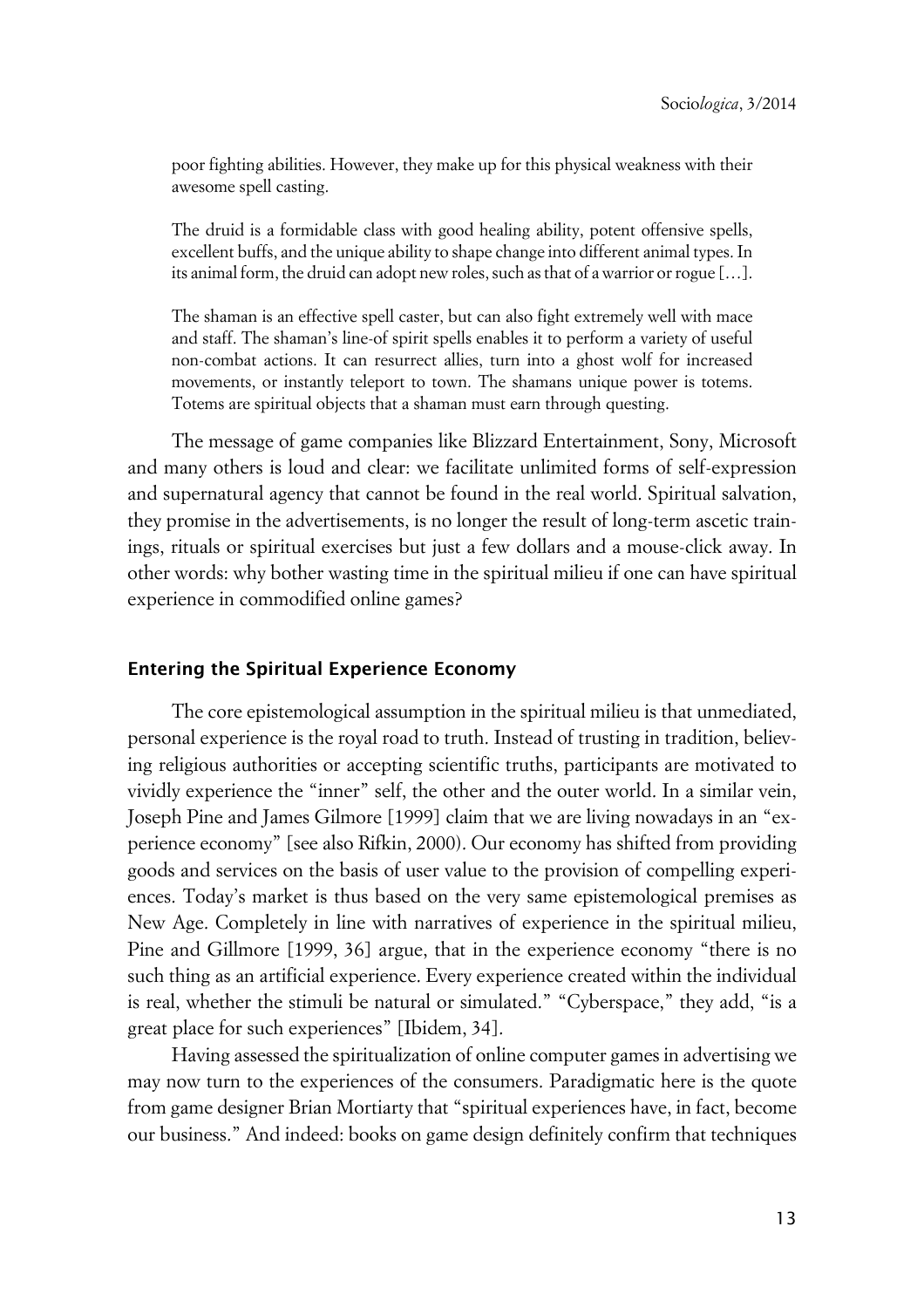such as "emotioneering" [Freeman 2004] are actively used to create spiritual experiences [Aupers 2012]. In line with the advertisements, the game world is designed to enhance immersion, enchantment and personal growth. This raises the question: do players indeed experience the game world as re-enchanting and role-playing as a tool to contact higher dimensions of the self? To be sure: the motives to play differ between gamers and they can basically be reduced to the goals of "socializing," "achievement," "exploring" and "immersion" [e.g., Bartle 2004; Yee 2007]. Interviews with Dutch players of World of Warcraft, however, demonstrated that particularly gamers interested in immersion are indeed disenchanted with modern life and, motivated by this, embrace the medieval, "natural" and magical game environment because it is experienced as more meaningful. As Ronald and Hendrik typically argue:

In real […] there are many things you have to do, like work, going to school, keeping contact with your friends, your relationships. You have to do it otherwise you will not achieve anything. […] That's the main difference between real life and the game: in the game you can do what you want and there are no obligations. (Ronald)

In this [the real] world you have to work, you age, die and see suffering all around you. In the virtual world everything is perfect. You can do what you want. (Hendrik)

Talking about general developments in the fields of politics, science, technology, capitalism and the financial crisis, several of the respondents express that they feel quite alienated and powerless in the modern world. As Michael states: "I am just a tiny person in this world. It's a pity. In the game world you are not so powerless." Their fierce critique of the uncontrollable modern "system" generally goes hand in hand with a nostalgic longing for times and places untouched by modernization. Echoing the spiritual affinity with nature, Michael "prefer(s) running around naked through the fields." Mark makes the following claim:

In the old days everything was better, I think. I really like the country side, rural life and sunny summers; this makes everybody happy. When you walk through the world of World of Warcraft, these things are all just there. And…*you are not continuously confronted with high-tech.*

Ironically and paradoxically, then, commodified online computer games induce amnesia about the modern technological world. More than anything else, however, players emphasize the satisfaction of obtaining supernatural agency and powers within the game. As Hendrik typically states:

You are there – living the fantasy. […] You are the wizard and can do extra-ordinary things. And you can actually do that together with other people. (Hendrik)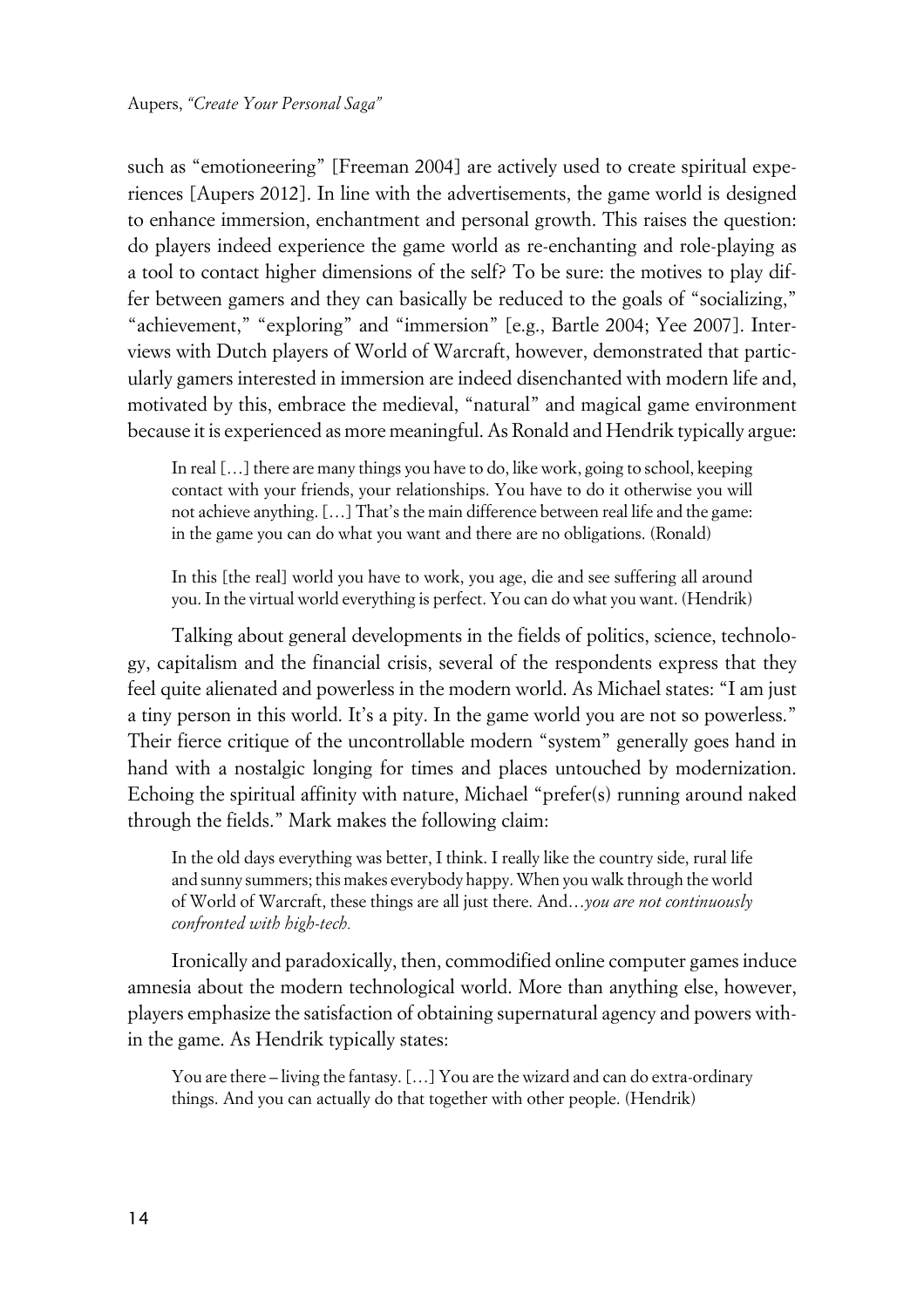When gamers talk about role-playing they always emphasize that they identify strongly with their character. While playing they experience it no longer as an Other on the screen, but as an expression of the self. This is, the game designer Richard Bartle argues, the paradox of role-playing since "You're not role-playing as a being, you are that being; you're not assuming an identity, you are that identity; you're not projecting a self; you are that self" [Bartle 2004, 155-156]. My respondents argue that this is indeed a unique and appealing feature of MMOs like *World of Warcraft*. As Ronald puts it: "Everybody can play Pac-Man […] But in this game you make a unique choice about who you are. […] And you are you, you are yourself in that world." And yet, because the heroic roles they are playing – as a warrior, healer or magician – are not easily available in real life, they experience their in-game identities as a better version of themselves than in ordinary life. Through role-playing, in other words, they access different parts of their identities, idealized parts, that cannot come to the surface in real life (or so they argue).

This invokes opportunities for self-expression and experiences of supernatural agency. As Ronald puts it:

People choose a character because they like it and – in part – because they can express themselves through it. Like, this is who I am or this is how I really want to be. It says something about your dreams: you play the person that you cannot be in real life but would like to be.

Individual gamers thus construct a fitting character and, while playing, they project "dreams," and ideal images of themselves on it. As one gamer summarizes this ideal of supernatural agency in the game world: "Everybody wants to be a superhero." The online world, they feel, provides such opportunities. Brandon, Danny and Hendrik respectively, claim from this perspective:

When I look at myself – the way I am at the university, at work and at home – than I must say that I am very different compared with who I am in the game. […] When I read fantasy books or watch movies, I can identify mostly with mysterious, dark and tough types. […] I think I have chosen to become a 'warlock' in the game because these are a bit dark and mysterious characters – and that's what I find most interesting.

What I would like most, of course, is for my character to be the greatest hero. A hero that follows his own path and does his own thing – that's the way I have designed him. And I like playing with the idea that I am him. He is like a part of me, something that I would like to be.

You can be someone else. I think it is a beautiful world full of fantasy – a world that you encounter only in books. Unlike in real life, you can become a real hero.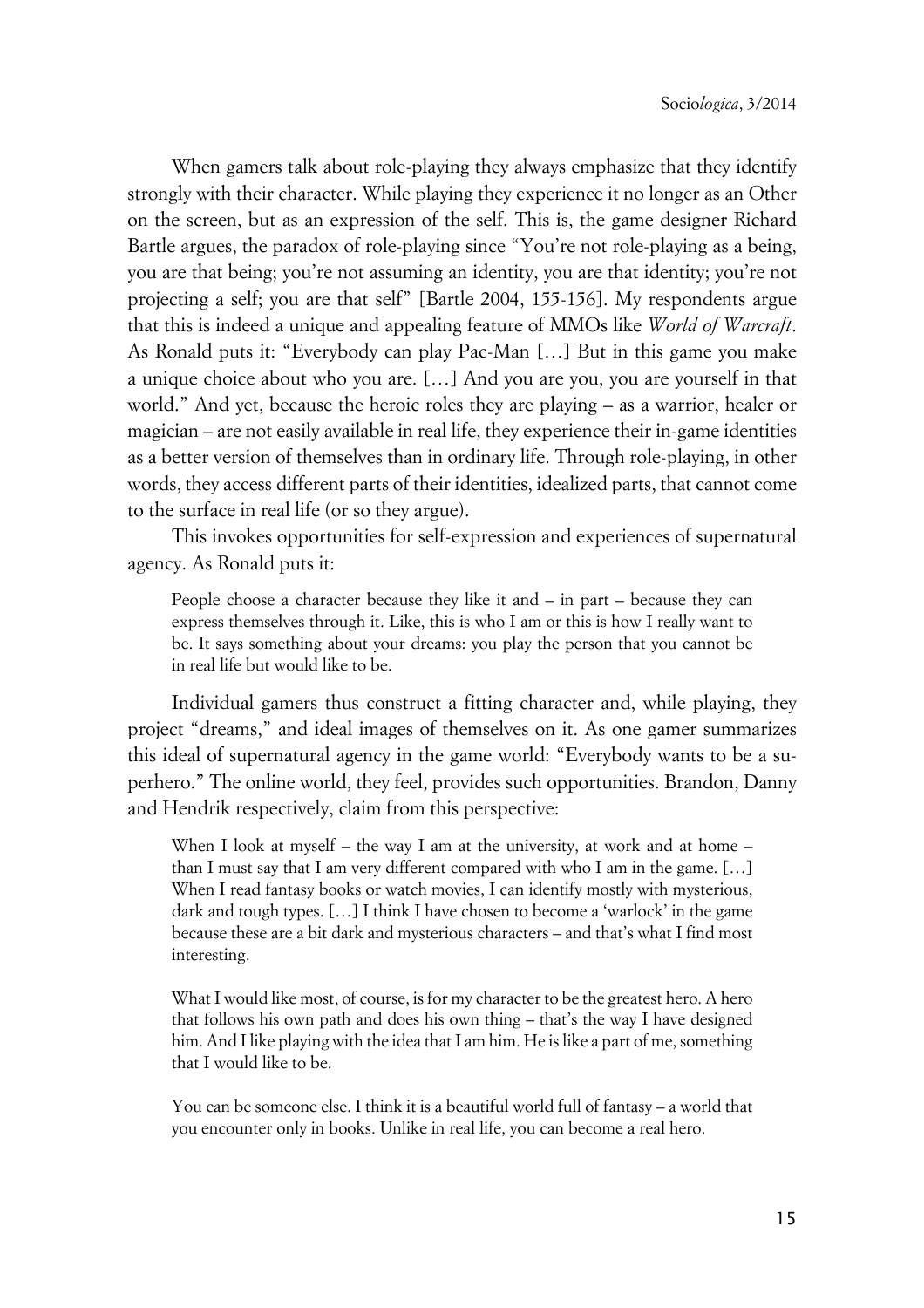The freedom of the in-game identity goes hand in hand with freedom in behaviour. In games one can act out private, violent and magical fantasies through the character in the game world [Jansz 2005; Turkle 1995]. Expressing those fantasies in real life, they argue, is impossible since they are physically impossible (e.g., flying, "transforming" or practicing magic) or considered "deviant" or "uncivilised." In the online world, they agree: "you can do what you want – without consequences" (Danny) and "in real life you can't practice magic or throw a fire ball" (Bram). As Richard states:

The impossible becomes possible. In *City of Heroes* you are a superhero with supernatural powers; you can do there what you cannot do in real life. I can't lift things with my thoughts, but I can do this in *City of heroes*. Just like *Spiderman* and the *X-Men*. And that is really cool!

The analysis reveals an elective affinity between spiritual experiences and gaming experiences. Like "soft" New Age techniques, such as re-birthing, aura reading, visualizations or neo-hypnotherapy, the activity of role-playing on the screen provides an opportunity to experience and access the "higher," "deeper" or "spiritual" Self. To be sure: players are completely aware of the fact that virtual worlds are fictitious and objectively 'not real' but, as one respondent typically argued, "it feels very real." The bigger question is then: do these game commodities exemplify a larger trend towards a spiritual experience economy?

### **xDiscussion and Conclusion**

It is by now a mainstay in the sociology of religion that contemporary spirituality is not so much connected to a church but shaped and mediated by the market. Until now the discussion in the social sciences has focused mainly on this commercialization of spirituality – a development discussed over and over again since Thomas Luckmann [(1963) 1967] first wrote about an emerging "market of ultimate significance" on which New Age spirituality plays such an important role. In this discussion there's not so much disagreement about *whether* contemporary spirituality is commercialized – most authors agree that it is – but on whether or not this degrades spirituality to triviality, insignificance or even an irrelevant consumer item. The main question in this debate, then, is: does the commercialization of New Age indicate a proceeding process of secularization [e.g., Bruce 2002] or does it not? [Heelas 2008].

In this article, I have gone beyond this seemingly endless debate and moved into another relevant direction: the spiritualization of commodities, a development that remains by and large unnoticed in today's academic world. It was demonstrated that Massively Multi-Player Online Role-Playing Games, are marketed, framed and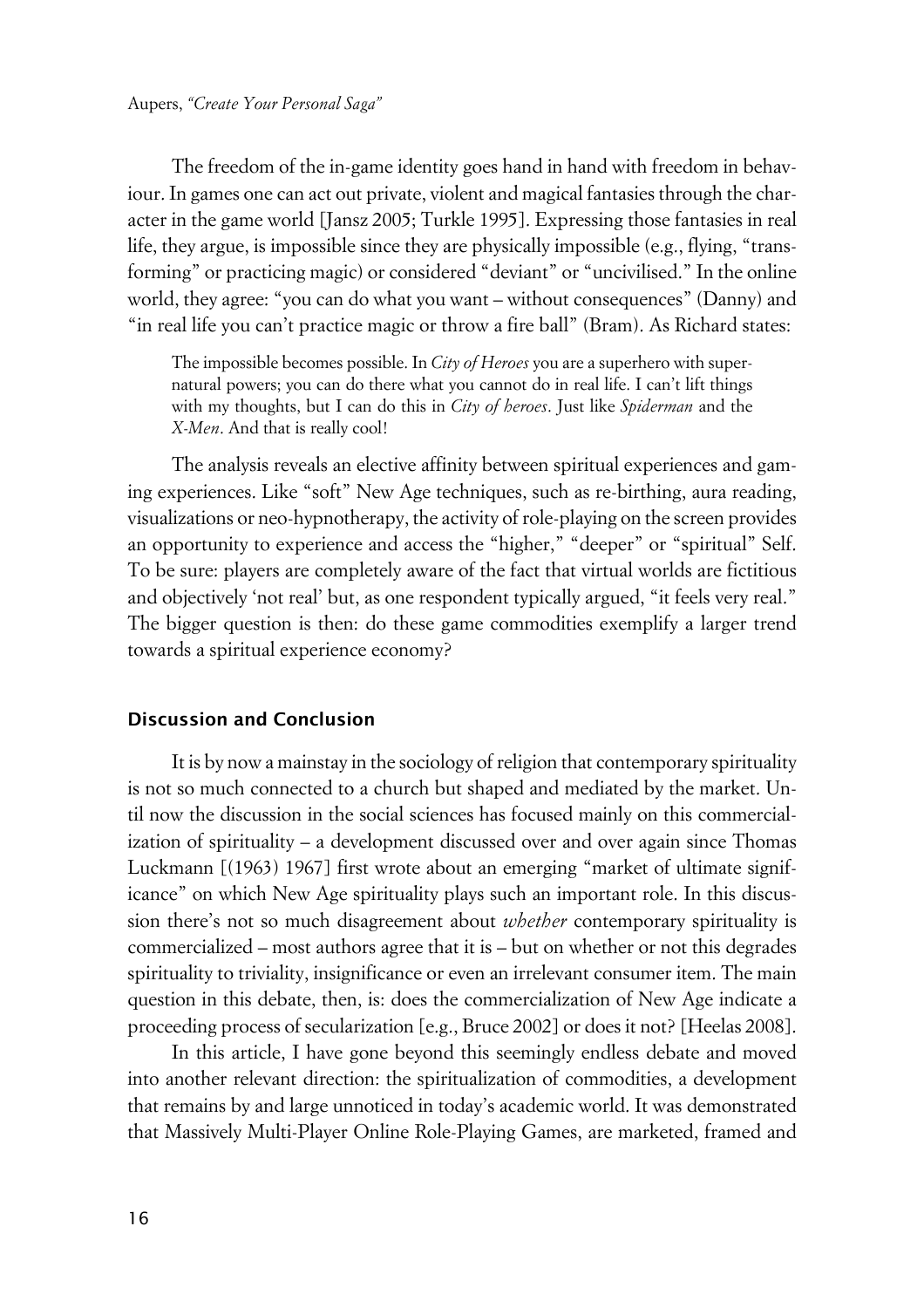designed by the gaming industry as an other-worldly world of re-enchantment that provides distinctly spiritual experiences for individual players. Players, in turn, argue that playing the game provides deep insights into their "higher selves" and generates feelings of supernatural agency – assumptions that are at the heart of the contemporary spiritual milieu. Based on this affinity between the "spiritual" milieu and the "secular" gaming industry, it is argued that both are not separate domains but rather converge in, what can be called, the spiritual experience economy.

 How, then, should we sociologically explain and evaluate this development? On the one hand producers and marketers of online computer games are actively tapping into the widespread cultural desire for a more meaningful and spiritual life. It is by now empirically assessed that this spiritual longing is particularly prominent in Western countries – particularly in the US and the most secularized countries in northern Europe [Houtman and Aupers 2007; Heelas *et al.* 2005]. Whereas some of these 'disenchanted' people are hence motivated to actively join the spiritual milieu and fully embrace the spiritual worldview, others may like to immerse themselves in "spiritual" games. In these virtual environments, after all, youngsters can freely *play* with spirituality without actually believing in metaphysical or religious claims. From this cultural sociological perspective, the economic production of spirituality in games opens up a cultural space to experiment with "ultimate values" that, according to Max Weber [(1919) 1946], have retreated from modern life over the last century.

From a more critical neo-marxist perspective, however, we may argue that it is precisely this spiritual experience that literally mystifies the commodified character of the game and the bare economic interests of the game industry. It is, after all, a clear interest of the game industry to get people thinking of themselves as becoming more "who they really are" through online gaming while, in fact, they start to identify more and more with the commodified game world [e.g., Klein et. *al* 2003]. One may take this paradox even further: once gamers fully identify with their in-game character and experience spiritual freedom, they have actually come under the spell of the "culture industry" that can, according to Horkheimer and Adorno [(1944) 2002, 115], "do as it chooses with the needs of consumers – producing, controlling, disciplining them." From this perspective, Robert Marks wonders: "But who owns a player's creation inside a game? When a player spends months on end creating the perfect Everquest character, does the character belong to Sony or to the player? The short answer is, it belongs to Sony" [Marks 2003, 76; see also Taylor 2006].

The spiritualization of online computer games, from this perspective, is a form of "commodity fetishism new style" [Aupers 2012] since it actively veils how the game is produced and it enhances the enchanting appeal of the product by exploiting cultural longings for spiritual meaning. In addition, it constitutes a powerful mode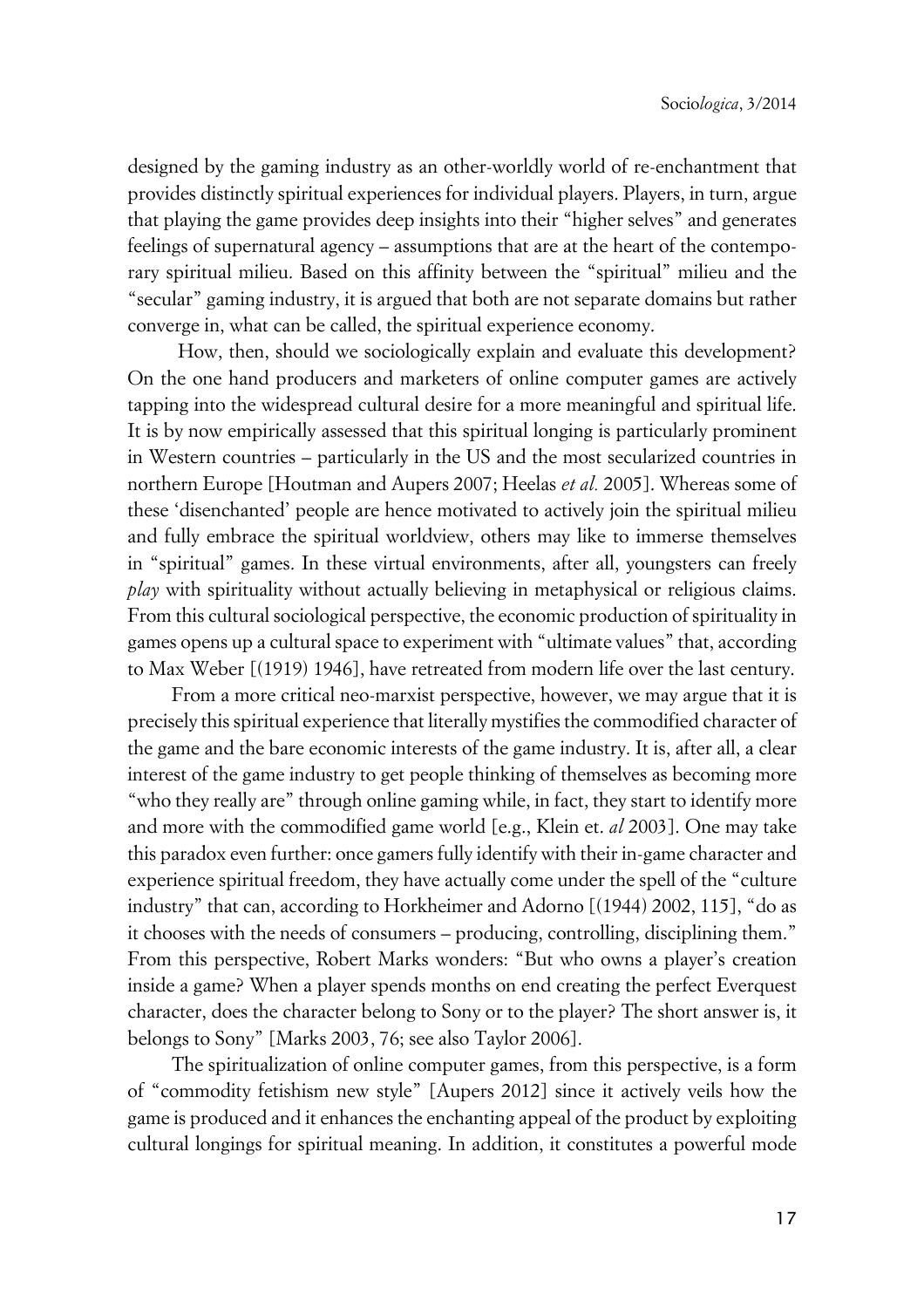of social control because it seduces players to remain actively involved in the game world and, ultimately, in the game of capitalism. "More gaming by more people," McGonigal [2011, 43] has recently noted, "is the primary goal of the industry" and "the industry wants to create lifelong gamers." The spiritualization of online computer games, I hope to have demonstrated, will certainly contribute to this goal.

## **xAppendix A**

The advertisements are displayed on the websites of the following 51 games: *2moons*, *9Dragons*, *Active Worlds*, *Anarchy Online*, Asheron's Call, Auto Assault, *City of Heroes/Villains*, *Cybertown*, *Dark Age of Camelot*, *Dark Ages*, *Dungeons & Dragons Online*, *Entropia Universe*, *Era of Eidolon*, *Eve Online*, *Everquest*, *Everquest II*, *Final Fantasy XI*, *Fury*, *Guild Wars*, *Helbreath*, *Horizons*, *Kal Online*, *Knight Online World*, *Lineage*, *Lineage II*, *Lord of the Rings Online*, *Majestic*, *Mankind*, *Matrix Online*, *Mu Online*, *Perfect World*, *Planetside*, *Prison Tale*, *Ragnarok Online*, *Ran Online*, *Rappelz*, *Realm Online*, *RF Online*, *RunScape*, *Second life*, *Silkroad Online*, *Sims Online*, *Star Trek Online*, *Star Wars Galaxies*, *Supreme Destiny*, *Sword of the New World*, *Tale in the Desert*, *Tibia*, *Ultima Online*, *Vanguard*: *Saga of Heroes and World of Warcraft*.

# **References**

Aupers, S.

- 2007 *"'*Better than the Real World.' On the Reality and Meaning of Online Computer Games." Pp. 250-269 in *Narratives, Roles and Beliefs in the New Age Era. Homo Narrans - Homo Ludens - Homo Religiosus*, edited by T. Meder. Book edition Fabula, 48 (3/4).
- 2011 *Enchantment Inc.: Online Gaming between Spiritual Experience and Commodity Fetishism*. Pp. 339-355 in *Things: Material Religion and the Topography of Divine Spaces*, edited by D. Houtman and B. Meyer. New York: Fordham University Press.

Aupers, S., and Houtman, D.

- 2003 "Oriental Religion in the Secular West: Globalization, New Age, and the Reenchantment of the World." *Journal of National Development* 16 (1/2): 67-86.
- 2006 "Beyond the Spiritual Supermarket: The Social and Public Significance of New Age Spirituality." *Journal of Contemporary Religion* 21 (2): 201-222.
- 2010 *Religions of Modernity: Relocating the Sacred to the Self and the Digital*. Leiden: Brill.
- Aupers, A., Houtman, D., Achterberg, P., de Koster, W., Mascini, P., and van der Waal, J.
- 2012 "Beyond the Domestication of Nature? Restructuring the Relationship between Nature and Technology in Car Commercials." *European Journal of Cultural Studies* 15 (1): 3-18.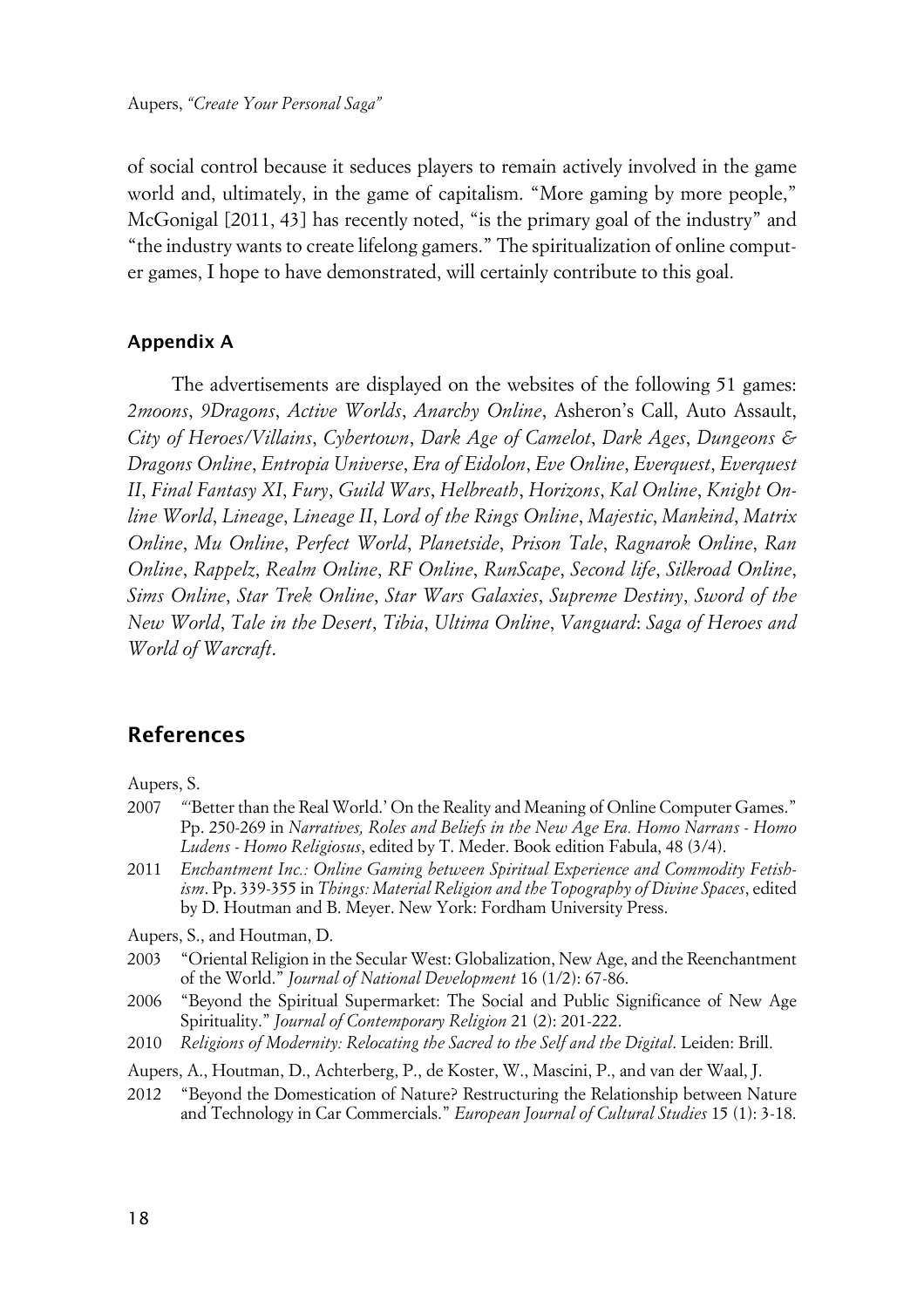Bartle, R.

2004 *Designing Virtual Worlds*. Indianapolis, IN.: New Riders Publishing.

Bauman, Z.

2006 *Postmodernity and its Discontents*. Cambridge: Polity Press.

Bruce, S.

2002 *God is Dead: Secularization in the West*. Oxford: Blackwell.

Campbell, C.

2007 *The Easternization of the West: A Thematic Account of Cultural Change in the Modern Era*. Boulder; London: Paradigm Publishers.

Carrete, J., and King, R.

2005 *Selling Spirituality: The Silent Takeover of Religion*. London, New York: Routledge.

Castranova, E.

2005 *Synthetic Worlds: The Business and Culture of Online Games*. Chicago; London: University of Chicago Press.

Durkheim, E.

- 1898 "L'individualisme et les intellectuelles." *Revue Bleue* (English translation: "Individualism and the Intellectuals." Pp. 43-57 in *Emile Durkheim on Morality and Society*, edited by R.N. Bellah. Chicago; London: University of Chicago Press, 1975).
- 1912 *Les formes élémentaires de la vie religieuse*. Paris: Édition Alcan (English translation: *The Elementary Forms of Religious Life*. New York: Free Press, 1995).
- Egan, D., and Papson, S.
- 2005 "'You either Get It or You Don't:' Conversion Experiences and the Dr. Phil Show." *Journal of Religion and Popular Culture* 10 (1): 5 pp. (doi:10.3138/jrpc.10.1.005)

Frank, T.

- 1998 *The Conquest of Cool: Business Culture, Counterculture, and the Rise of Hip Consumerism*. Chicago; London: University of Chicago Press.
- Freeman, D.
- 2004 *Creating Emotions in Games: The Craft and Art of Emotioneering*. Indianapolis, IN: New Riders Publishing.
- Grant, D., O'Neil, K., and Stephens, L.
- 2004 "Spirituality in the Workplace: New Empirical Directions in the Study of the Sacred." *Sociology of Religion* 65 (3): 265-283.

Hammer, O.

2001 *Claiming Knowledge: Strategies of Epistemology from Theosophy to the New Age*. Leiden: Brill.

Hanegraaff, W.J.

1996 *New Age Religion and Western Culture: Esotericism in the Mirror of Secular Thought*. Leiden: Brill.

Heath, J., and Potter, A.

2004 *Nation of Rebels: Why Counterculture Became Consumer Culture*. New York: Harper Collins.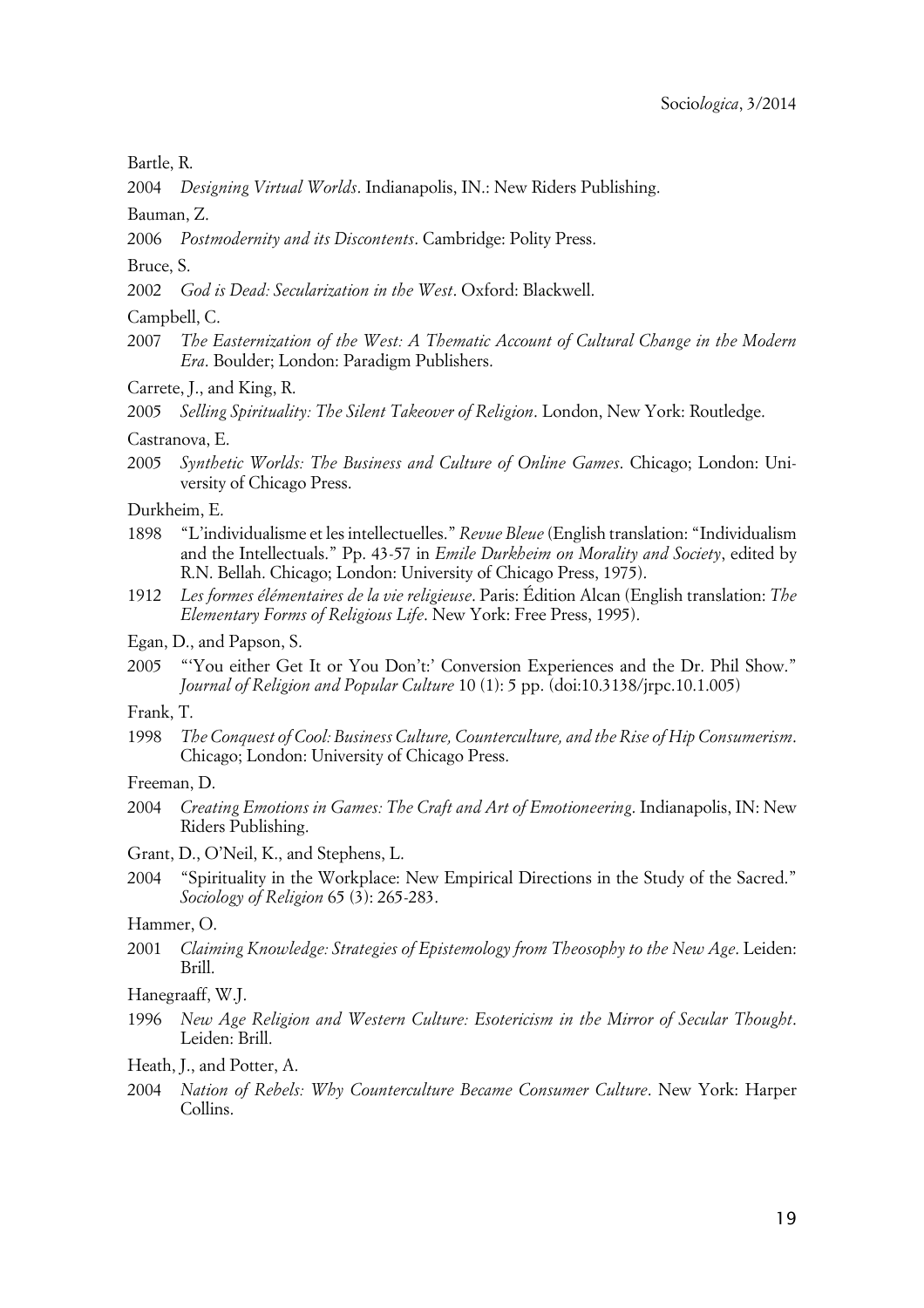Heelas, P.

- 1996 *The New Age Movement: The Celebration of the Self and the Sacralization of Modernity*. Oxford: Blackwell.
- 2008 *Spiritualities of Life: New Age Romanticism and Consumptive Capitalism*. Oxford: Blackwell.
- Heelas, P., Woodhead, L., Seel, B., Szerszynski, B., and Tusting, K.
- 2005 *The Spiritual Revolution: Why Religion is Giving Way to Spirituality*. Oxford: Blackwell.
- Horkheimer, M., and Adorno, T.W.
- 1944 *Dialektik der Aufklarung: Philosophische Fragmente*. Frankfurt a. M.: Fischer (English translation: *Dialectic of Enlightenment: Philosophical Fragments*. Stanford, CA: Stanford University Press, 2002).

Houtman, D., and Aupers, S.

2007 "The Spiritual Turn and the Decline of Tradition: The Spread of Post-Christian Spirituality in Fourteen Western Countries (1981-2000)." *Journal for the Scientific Study of Religion* 46 (3): 305-320.

Hijmans, E.

2000 "Televisie en zingeving: Spiritualiteit in de talkshows van Oprah Winfrey." *Sociologische Gids* 47 (6): 443.

Jansz, J.

- 2005 "The Emotional Appeal of Violent Video Games for Adolescent Males." *Communication Theory* 15 (3): 219-241.
- Kline, S., Dyer-Witheford, N., and De Peuter, G.
- 2003 *Digital Play: The Interaction of Technology, Culture, and Marketing*. Montreal; Kingston: McGill-Queen's University Press.

Krzywinska, T.

2008 "World Creation and Lore: World of Warcraft as Rich Text." Pp. 123-142 in *Digital Culture, Play and Identity: A World of Warcraft Reader*, edited by H.G. Corneliussen and J.W. Rettberg. Cambridge, MA: MIT Press.

Lau, K.J.

2000 *New Age Capitalism: Making Money East of Eden*. Pennsylvania, PA: University of Pennsylvania Press.

Luckmann, T.

1963 *Das Problem der Religion in der modernen Gesellschaft*. Freiburg: Rombach (English translation: *The Invisible Religion. The Problem of Religion in Modern Society*. New York, London: MacMillan, 1967).

Lynch, G.

2007 *The New Spirituality: An Introduction to Progressive Belief in the Twenty-First Century*. London; New York: I.B. Tauris.

Lyon, D.

2000 *Jesus in Disneyland: Religion in Postmodern Times*. Cambridge: Polity Press.

Marcuse, H.

1964 *One-Dimensional Man: Studies in the Ideology of Advanced Industrial Society*. Boston, MA: Beacon Press (1991 reprint).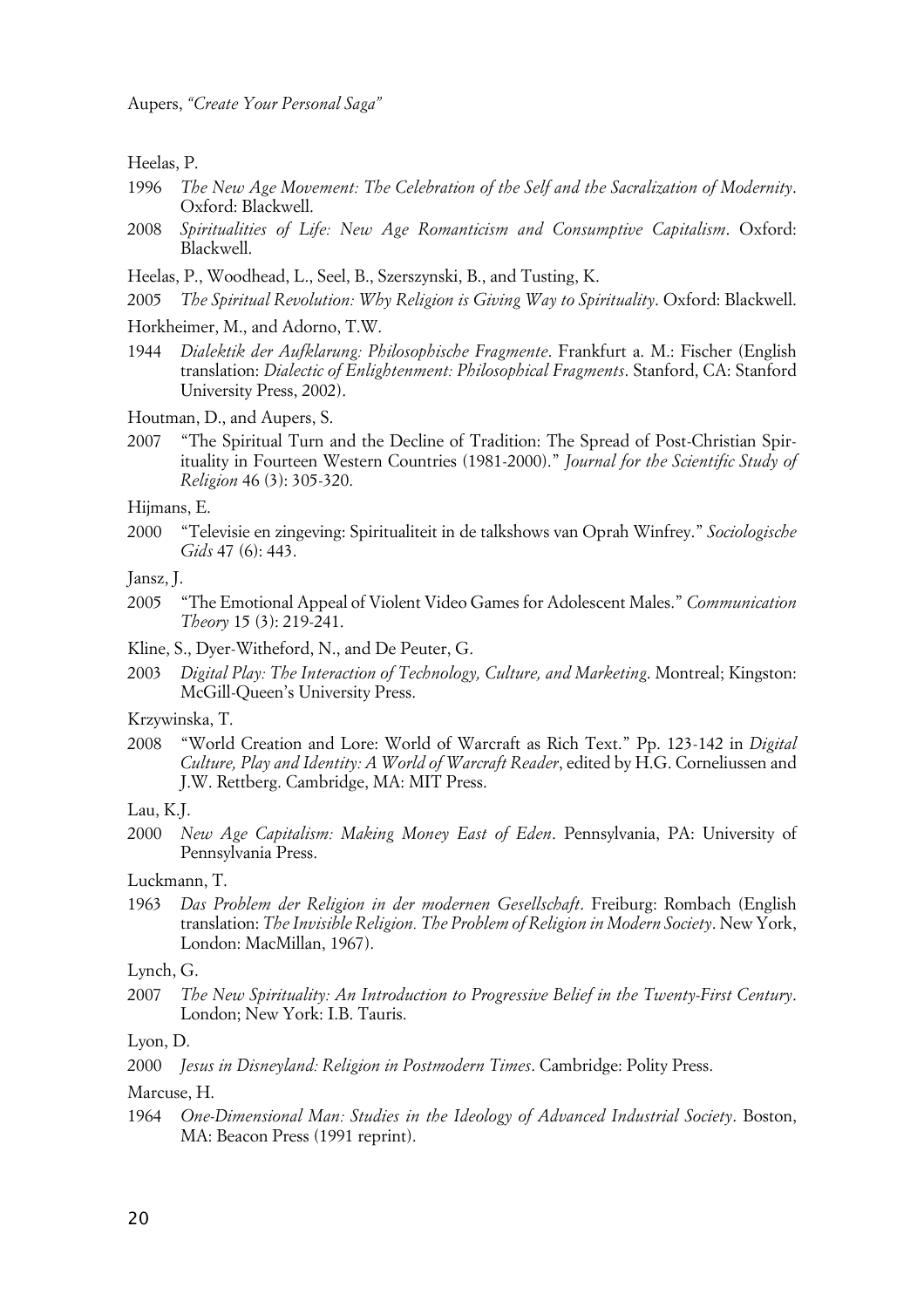#### Marks, R.B.

2003 *Everquest Companion: The Inside Lore of A Game World*. New York; Chicago: McGraw-Hill/Osborne.

#### McGonigal, J.

- 2011 *Reality is Broken: Why Games Make Us Better and How They Can Change the World*. New York: The Penguin Press.
- Meyer, B., and Houtman, D. (eds.)
- 2012 *Things: Religion and the Question of Materiality*. New York: Fordham University Press.

Mitroff, I., and Denton, E.

1999 *A Spiritual Audit of Corporate America. A Hard Look at Spirituality, Religion and Values in the Workplace*. San Francisco, CA: Jossey-Bass Publishers.

#### Moore, R.L.

1994 *Selling God: American Religion in the Marketplace of Culture*. New York: Oxford University Press.

#### Newman, J.

- 2004 *Videogames*. London; New York: Routledge.
- Noveck, B., and Balkin, J. (eds.)
- 2006 *The State of Play: Law, Games, and Virtual Worlds*. New York: New York University Press.

#### Partridge, C.H.

- 2005 *The Re-Enchantment of the West: Volume 1: Alternative Spiritualities, Sacralization, Popular Culture, Occulture*. London; New York: T&T Clark International.
- Pine II, B.J., and Gilmore, J.H.
- 1999 *The Experience Economy: Work Is Theatre and Every Business is a Stage*. Boston, MA: Harvard Business School Press.

## Possamai, A.

- 2003 "Alternative Spiritualities and the Cultural Logic of Late Capitalism." *Culture and Religion* 4 (1): 31-45.
- 2005 *Religion and Popular Culture: A Hyper-Real Testament*. Brussels: Peter Lang Publishing Group.

### Rifkin, J.

2000 *The Age of Access: The New Culture of Hypercapitalism, Where All of Life is a Paid-For Experience*. New York: Putnam.

#### Roszak, T.

1968 *The Making of a Counter Culture: Reflections on the Technocratic Society and Its Youthful Opposition*. New York: Doubleday.

#### Stein, T.

- 1999 "Zen Sells: How Advertising has Co-opted Spirituality." *Shambhala Sun*. Available: [ht](http://www.lionsroar.com/zen-sells-how-advertising-has-co-opted-spirituality/)[tp://www.lionsroar.com/zen-sells-how-advertising-has-co-opted-spirituality/](http://www.lionsroar.com/zen-sells-how-advertising-has-co-opted-spirituality/)
- Sutcliffe, S.J., and Bowman, M. (eds.)
- 2000 *Beyond New Age: Exploring Alternative Spirituality*. Edinburgh: Edinburgh University Press.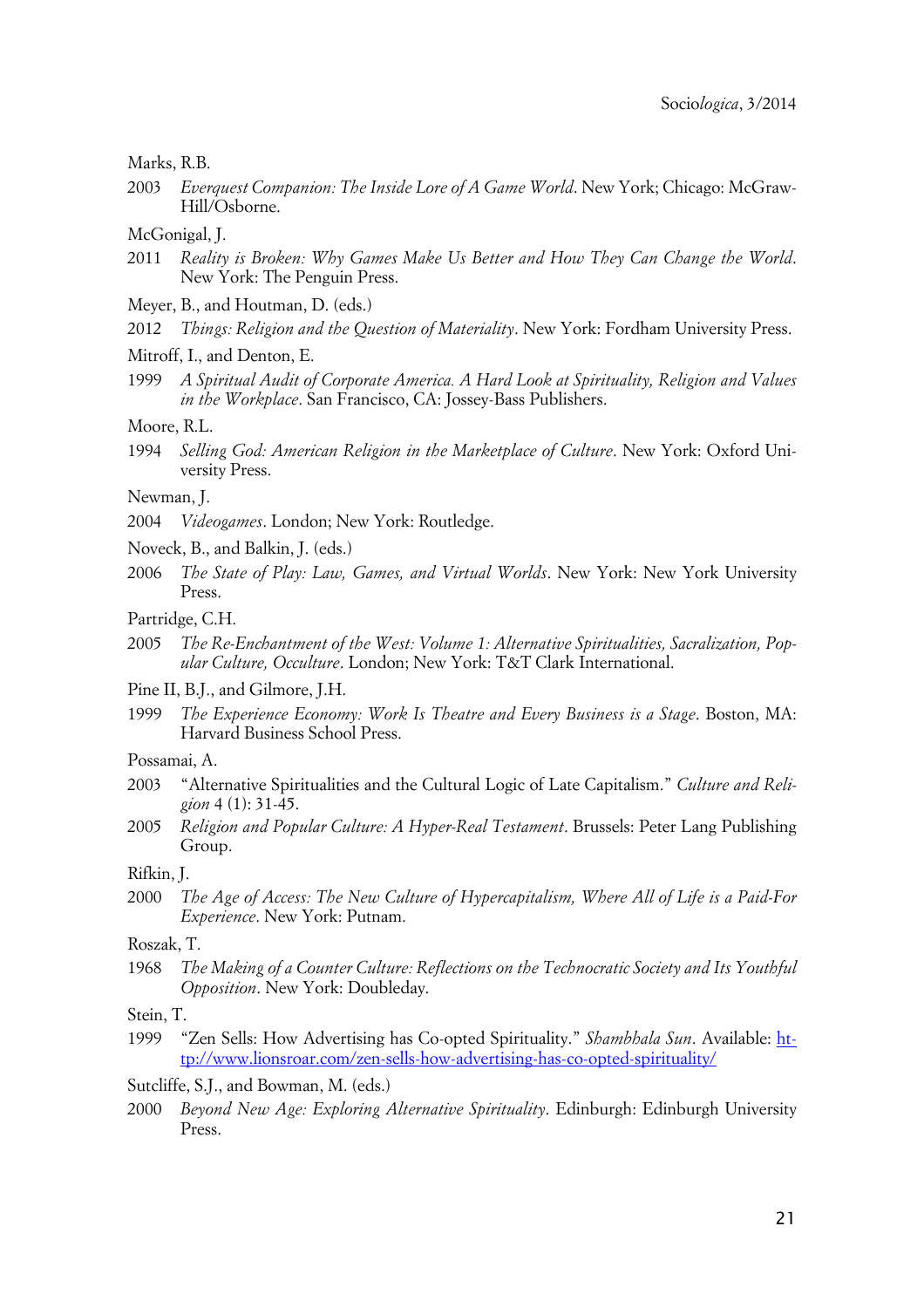Aupers, *"Create Your Personal Saga"*

Taylor, T.L.

2006 *Play Between Worlds: Exploring Online Game Culture*. Cambridge, MA: MIT Press. Turkle, S.

1995 *Life on the Screen: Identity in the Age of the Internet*. New York: Simon & Schuster.

Weber, M.

1919 *Wissenschaft als Beruf*. München: Duncker u. Humboldt (English translation: "Science as a Vocation." Pp. 129-156 in *From Max Weber. Essays in Sociology*, edited by H.H. Gerth and C. Wright Mills. New York: Oxford University Press, 1946).

Woodcock, B.

2009 "An Analysis of MMOG Subscription Growt-Version 21.0." Available: [www.mmogchart.com](http://www.mmogchart.com/)

Yee, N.

2007 "Motivations of Play in Online Games." *Journal of CyberPsychology and Behavior* 9: 772-775.